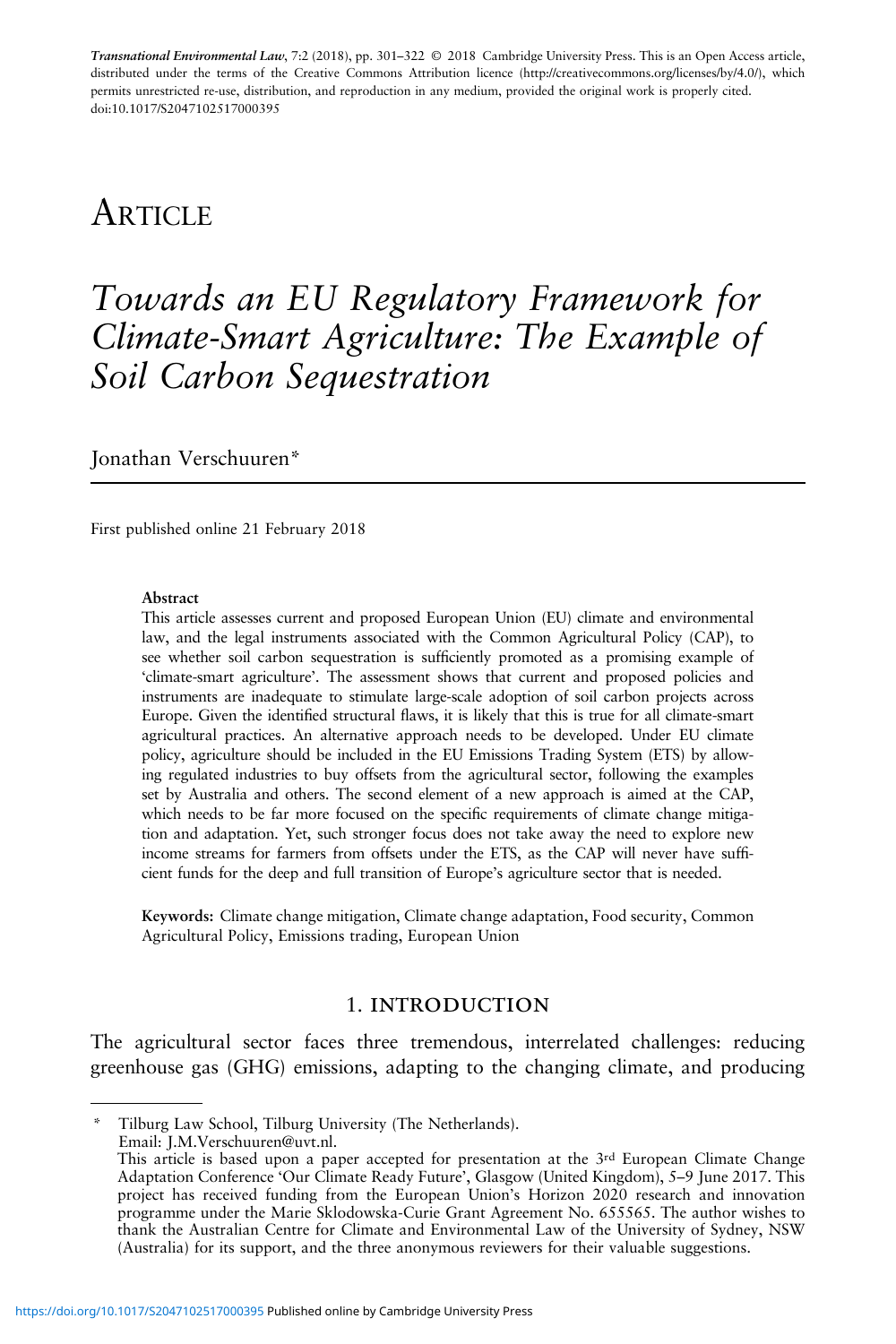more food for a growing and wealthier world population. It is obvious that these three challenges are linked: producing more food will lead to more GHG emissions, which will increase negative impacts on productivity through climate change, which necessitates more adaptation. Climate-smart agriculture is an approach to developing the technical, policy, and investment conditions to achieve sustainable agricultural development for food security under climate change.<sup>1</sup> It comprises three pillars: sustainably increasing agricultural productivity and incomes; adapting and building resilience to climate change; and reducing or removing GHG emissions. So far, only a few countries in the world have regulatory instruments in place aimed at encouraging farmers to convert to climate-smart practices, although these schemes all have a primary focus on mitigation.2 Experiences in these countries, such as Australia, show that in practice, increased resilience is a frequent side-effect of carbon-offset projects, particularly those projects aimed at increased carbon sequestration in agricultural soils. Soil carbon plays an important role in maintaining soil structure, improving soil-water retention, fostering healthy soil microbial communities, and providing fertility for crops.<sup>3</sup>

A comprehensive regulatory framework to incentivize the agricultural sector to eschew conventional practices and become climate smart is still lacking, not just in the European Union (EU), but worldwide.4 The current EU Common Agricultural Policy (CAP) does include climate change related measures, but seems largely inadequate as a catalyst for the widespread adoption of climate-smart agriculture.<sup>5</sup> This article assesses current and proposed EU climate and environmental law and the legal instruments associated with the CAP to determine whether and to what extent climate-smart agricultural practices and technologies can be promoted through the use of these current or proposed instruments, with a focus on soil carbon sequestration and associated adaptation. In doing so, it draws upon experiences in Australia.

The article consists of three parts. Firstly, a broad literature review examines the current knowledge on the benefits of increased soil carbon sequestration for adaptation (Section 2). Secondly, using the desk study method, current EU climate, environmental and agricultural policies are reviewed with the aim of finding anchor points for a policy that encourages farmers to increase soil carbon sequestration (Section 3). The focus is on both the CAP and EU climate policy, in particular the EU

<sup>1</sup> Food and Agriculture Organization of the United Nations (FAO), Climate-Smart Agriculture Sourcebook (FAO, 2013), p. ix.

<sup>2</sup> J. Verschuuren, 'Towards a Regulatory Design for Reducing Emissions from Agriculture: Lessons from Australia's Carbon Farming Initiative<sup>'</sup> (2017) 7(1) Climate Law, pp. 1–51, at 6.

<sup>&</sup>lt;sup>3</sup> D. Kane, Carbon Sequestration Potential on Agricultural Lands: A Review of Current Science and Available Practices (Breakthrough Strategies & Solutions, 2015); R. Lal, 'Soil Carbon Sequestration to Mitigate Climate Change' (2004) 123(1–2) Geoderma, pp. 1–22; F. Alliaume et al., 'Changes in Soil Quality and Plant Available Water Capacity Following Systems Re-design on Commercial Vegetable Farms' (2013) 46 European Journal of Agronomy, pp. 10–19.

<sup>4</sup> J. Verschuuren, 'Stimulating Climate Smart Agriculture within the Boundaries of International Trade Law' (2016) 10(4) Carbon and Climate Law Review, pp. 177–86, at 177.

 $5$  D. Blandford & K. Hassapoyannes, 'The Common Agricultural Policy in 2020: Responding to Climate Change', in J.A. McMahon & M.N. Cardwell (eds), Research Handbook on EU Agriculture Law (Edward Elgar, 2015), pp. 170–202; G. Grosjean et al., 'Options to Overcome the Barriers to Pricing European Agricultural Emissions', Working Paper, Nov. 2016, available at: [https://papers.ssrn.com/](https://papers.ssrn.com/sol3/papers.cfm?abstract_id=2734677) [sol3/papers.cfm?abstract\\_id](https://papers.ssrn.com/sol3/papers.cfm?abstract_id=2734677)=2734677.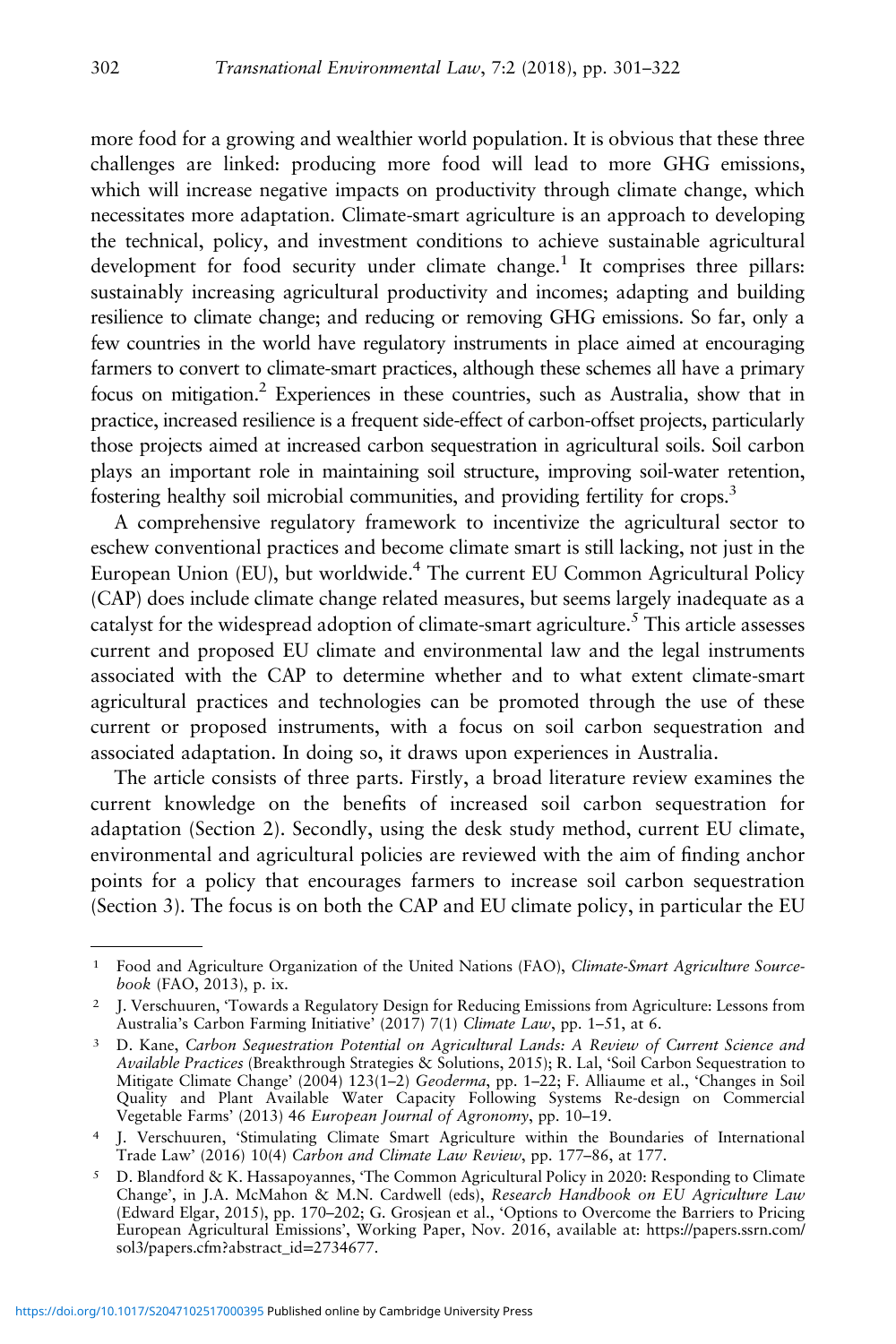Emissions Trading Scheme (ETS) and the Effort Sharing Decision, as well as proposed regulations and directives under the EU climate and environmental policies. Thirdly, an empirical study into the experiences with soil carbon projects under Australia's carbon farming legislation considers the regulatory approach that was chosen in that country and stakeholder experiences with the Australian legislation (Section 4). Australia was selected for this empirical research because it is one of only a handful of countries in the world with a regulatory framework in place that allows farmers to generate carbon credits through increased soil carbon sequestration. Finally, Section 5 proposes a new regulatory approach, based on the Australian experiences and the assessment of the current EU climate and agriculture policies.

# 2. benefits of soil carbon sequestration for climate change mitigation and adaptation, and food security

Soils contain large quantities of carbon, mainly made up of decomposing plant materials and microbes. The Earth's soils contain around 2,500 gigatonnes (Gt) of carbon, four times more than vegetation.<sup>6</sup> Through soil degradation, much of the natural soil carbon stocks have been lost. It has been estimated that the carbon sink capacity of the world's agricultural and degraded soils is 50 to 60% of the historical carbon loss of 42 to 78 Gt of carbon.<sup>7</sup> With around 40% of the world's surface being used for agriculture, it is suggested that these agricultural lands may be used as an important sink for atmospheric carbon.<sup>8</sup> The carbon sequestration potential through restoration of organic agricultural soils can be as high as  $663$  megatonnes (Mt)  $CO<sub>2</sub>$ equivalent per year in  $2035$ , or even 1.2 Gt.<sup>10</sup> Soil erosion control and soil restoration have an estimated carbon sequestration capacity of between 5 and 15% of global emissions.<sup>11</sup> After peaking, a new equilibrium will be reached and the sequestration potential goes down. It should also be noted that the carbon stored in soils can be easily emitted again with deep tillage and significant soil disturbance.<sup>12</sup>

Increasing soil carbon sequestration has a very interesting positive impact on climate change adaptation. Measures aimed at soil carbon sequestration increase the ability of soils to hold moisture and to better withstand wind and water erosion,

<sup>6</sup> Kane, n. 3 above, p. 3.

<sup>7</sup> E. Lugato et al., 'Potential Carbon Sequestration of European Arable Soils Estimated by Modelling a Comprehensive Set of Management Practices' (2015) 20(11) Global Change Biology, pp. 3557–67, at 3557.

<sup>8</sup> P. Smith, 'Agricultural GHG Mitigation Potential Globally, in Europe and in the UK: What Have We Learnt in the Last 20 Years?' (2012) 18(1) Global Change Biology, pp. 35–43. One gigatonne (Gt) is 1,000 megatonnes (Mt). One megatonne is 1,000 million kilogrammes.

<sup>9</sup> R. Sommer & D. Bossio, 'Dynamics and Climate Change Mitigation Potential of Soil Organic Carbon Sequestration' (2014) 144(1) Journal of Environmental Management, pp. 83-7, at 85. Note that this publication was criticized for being too negative on this potential: see L. Lassaletta & E. Aguilera, 'Soil Carbon Sequestration is a Climate Stabilization Wedge: Comments on Sommer and Bossio (2014)' (2015) 153(1) Journal of Environmental Management, pp. 48–9.

<sup>10</sup> E. Wollenberg et al., 'Reducing Emissions from Agriculture to Meet the 2°C Target' (2016) 22(12) Global Change Biology, pp. 3859–64, at 3863.

<sup>11</sup> M.G. Rivera-Ferre et al., 'Re-framing the Climate Change Debate in the Livestock Sector: Mitigation and Adaptation Options' (2016) 7(6) WIREs Climate Change, pp. 869–92, at 874.

<sup>12</sup> Ibid.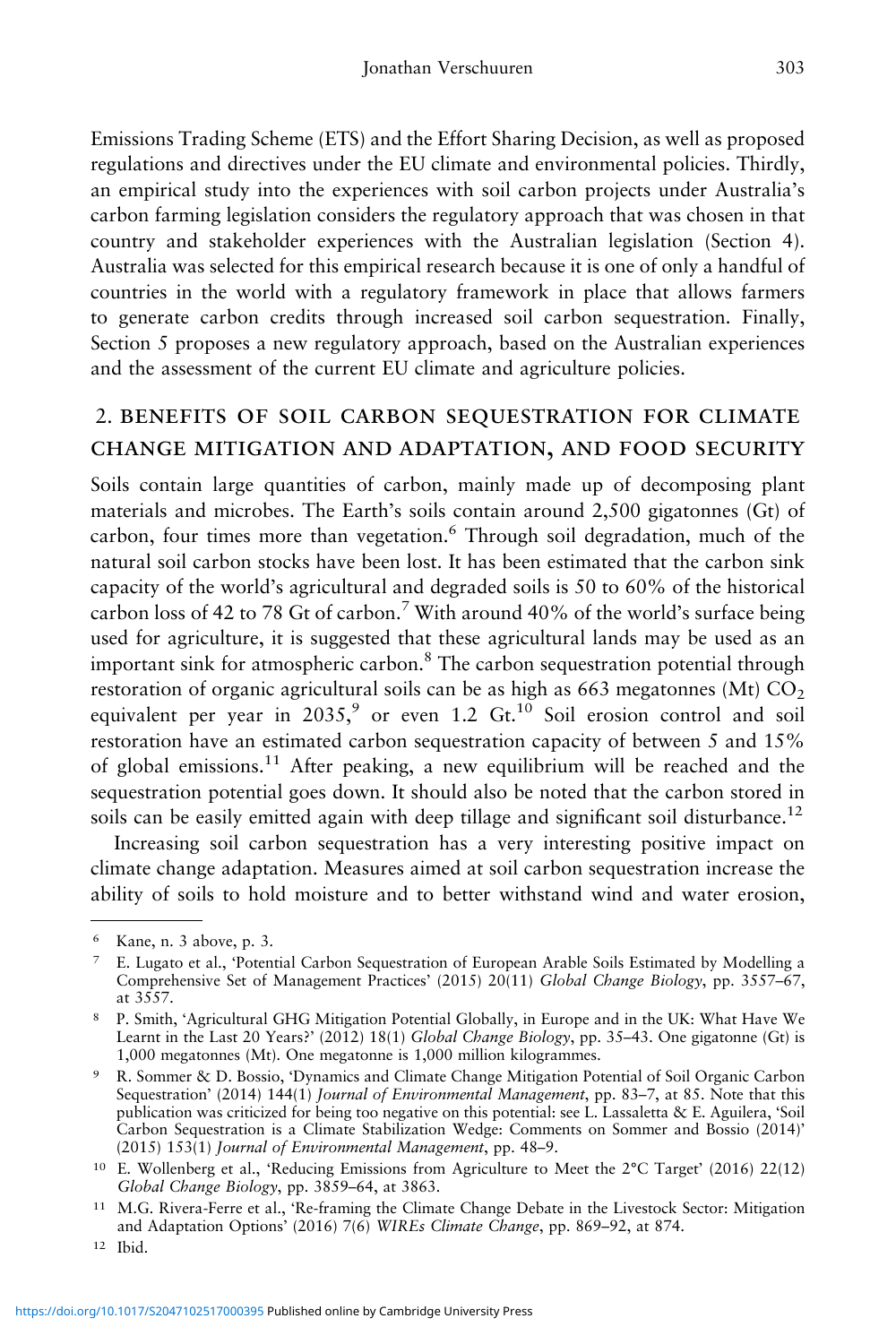enrich ecosystem biodiversity, help cropping systems to better withstand droughts and floods, increase fertility for crops through restoring healthy soil microbial communities, and increase livestock efficiency (sustainable intensification).<sup>13</sup> Other potential positive side effects of practices aimed at soil carbon sequestration include various environmental benefits, such as avoided use of chemical fertilizers and pesticides, and improved biodiversity and wildlife.<sup>14</sup>

Examples of soil carbon sequestration practices relevant for Europe include the use of conventional or organic no-till and conservation tillage systems, the use of periodic green fallows, winter cover crops and crop rotations that utilize semi-perennial crops, rotational grazing, reduced grassland management intensity, perennial cropping, nutrient management consisting of compost (crop residue addition) and organic manure, and judicious use of irrigation water.<sup>15</sup>

Given the potentially beneficial impacts of soil carbon sequestration projects on farmland, such projects are considered an important element of policies aimed at encouraging farmers to adopt climate-smart practices.<sup>16</sup> Climate-smart agricultural practices and technologies not only reduce emissions from agriculture, but also increase the resilience of agro businesses against the impacts of climate change while also allowing for an increase in production.<sup>17</sup> A global increase in production is necessary based on an expected increase in global food demand by at least 40%, and perhaps as much as 70%, by 2050, caused by the growing world population (from seven billion today to nine billion in 2050) and by the dietary changes of a wealthier middle class in countries such as China and India.<sup>18</sup> Such increase in food production will have to be achieved under decreasing opportunities as a result of climate change. In its Fifth Assessment Report, the Intergovernmental Panel on Climate Change (IPCC) finds that for the major crops in tropical and temperate regions (wheat, rice and maize), climate change without adaptation will negatively affect production with local temperature increases of 2°C or more.<sup>19</sup> In fact, the IPCC finds that climate

<sup>13</sup> P. Smith et al., 'Agriculture, Forestry and Other Land Use (AFOLU)', in O. Edenhofer et al. (eds), Climate Change 2014: Mitigation of Climate Change. Contribution of Working Group III to the Fifth Assessment Report of the Intergovernmental Panel on Climate Change (Cambridge University Press, 2015), pp. 811–922, at 846–7; J.R. Porter et al., 'Food Security and Food Production Systems', in C.B. Field et al. (eds), Climate Change 2014: Impacts, Adaptation, and Vulnerability. Part A: Global and Sectoral Aspects. Contribution of Working Group II to the Fifth Assessment Report of the Intergovernmental Panel on Climate Change (Cambridge University Press, 2015), pp. 485–534, at 515 and 518; Kane, n. 3 above, p. 18; Rivera-Ferre et al., n. 11 above, p. 884.

<sup>14</sup> A. Freibauer et al., 'Carbon Sequestration in the Agricultural Soils of Europe' (2004) 122(1) Geoderma, pp. 1–23, at 14–5.

<sup>&</sup>lt;sup>15</sup> Kane, n. 3 above, p. 11–7; Lal, n. 3 above, pp. 11–3, J. Chang et al., 'Effect of Climate Change,  $CO<sub>2</sub>$ Trends, Nitrogen Addition, and Land-Cover and Management Intensity Changes on the Carbon Balance of European Grasslands' (2016) 22(1) Global Change Biology, pp. 338–50.

<sup>16</sup> FAO, n. 1 above, pp. 8, 22.

<sup>17</sup> Ibid., p. ix.

<sup>&</sup>lt;sup>18</sup> B. Campbell et al., *Agriculture and Climate Change: A Scoping Report* (Meridian Institute, 2011), p. 3; D.A.N. Ussiri & R. Lal, Carbon Sequestration for Climate Change Mitigation and Adaptation (Springer, 2017), p. 343. See also, in general, World Resources Institute, Creating a Sustainable Food Future: A Menu of Solutions to Sustainably Feed More than 9 Billion People by 2050 (World Resources Institute, 2013).

<sup>19</sup> Porter et al., n. 13 above, p. 488.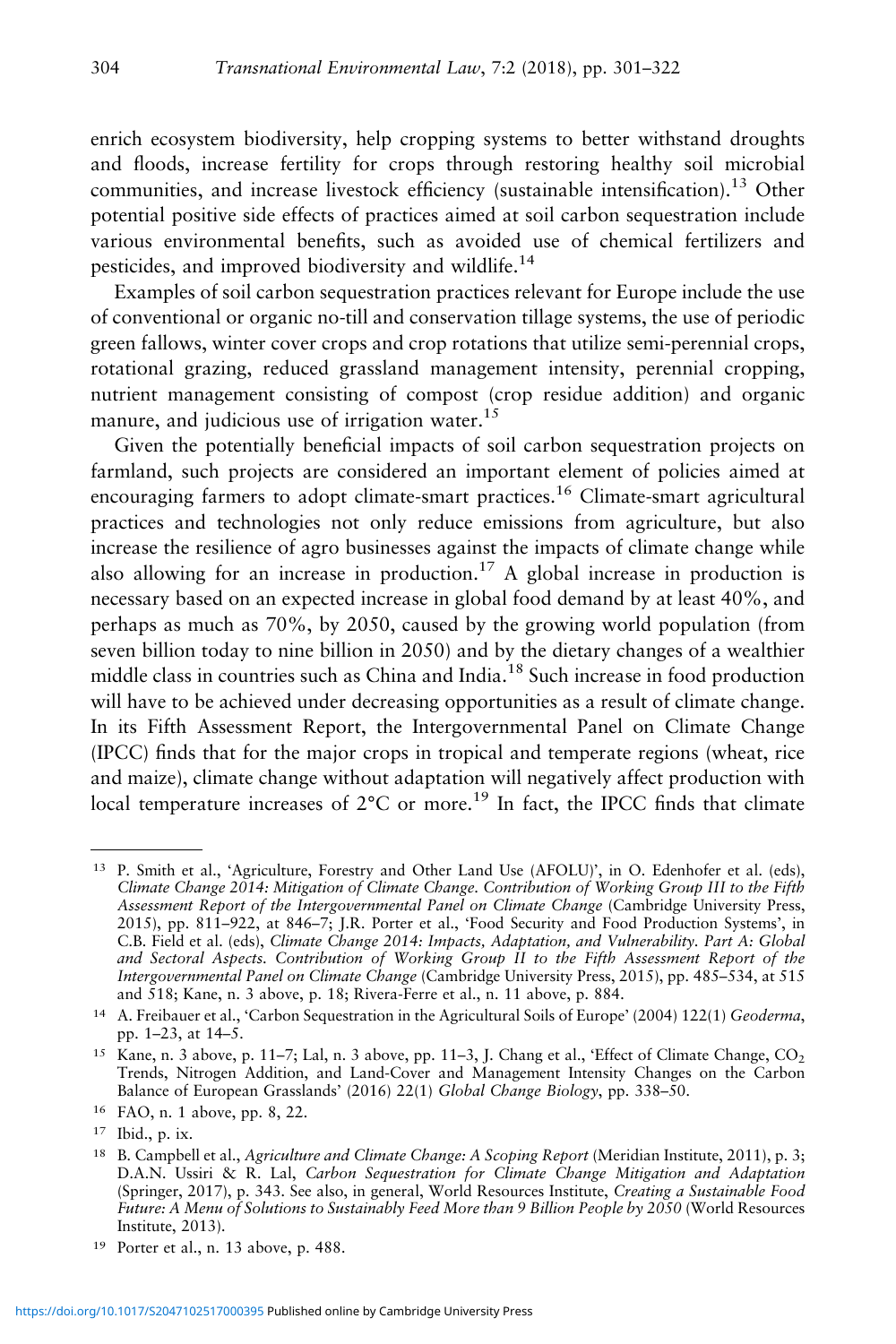trends have already negatively affected wheat and maize production in many regions,<sup>20</sup> which has led some to comment that even the Paris Agreement goal of 1.5°C will be insufficient to prevent productivity loss in agriculture.<sup>21</sup> In the absence of mitigation, there is likely to be negative yield impacts for all crops where local warming exceeds  $3^{\circ}$ C, even with the benefits of higher CO<sub>2</sub> and rainfall (both of which positively affect plant growth).<sup>22</sup> There is high confidence that irrigation demand will increase significantly in many areas (by more than 40% across Europe, the United States (US), and parts of Asia).<sup>23</sup> For Europe, the impacts are not entirely negative for food security. For example, the IPCC has reported that declines in frost occurrence will lead to longer growing seasons, although temperature and moisture stress often leads to greater inter-annual variability in crop suitability.<sup>24</sup> A wide range of adaptation measures is considered necessary. According to the IPCC, effective adaptation of cropping could be critical in enhancing food security and sustainable livelihoods, especially in developing countries.<sup>25</sup> It is, therefore, not only clear that the adaptation goal, enshrined in Article  $2(1)(b)$  of the Paris Agreement, is especially relevant for farmers,<sup>26</sup> but also that a deep transformation of agriculture is needed to achieve not only adaptation, but mitigation<sup>27</sup> and food security needs as well.<sup>28</sup>

# 3. soil carbon projects under eu climate and agricultural policies

#### 3.1. Introduction

Although there are many uncertainties regarding the vulnerability of the EU's agricultural sector to climate change, and its adaptation potential, $2^9$  it is clear that from 2050 onwards, substantive yield losses are expected, especially in

- 22 Porter et al., n. 13 above, p. 505.
- 23 J. Cisneros et al., 'Freshwater Resources', in Field et al. (eds), n. 13 above, pp. 229–69, at 251.
- 24 Porter et al., n. 13 above, p. 504.

<sup>20</sup> Ibid., p. 491. In some high-latitude regions, individual locations also benefit from climate change. It is expected that the majority of locations will experience negative impacts while some locations will benefit from climate change. Overall, there will be a steady decline in the world's food production because of climate change: ibid., p. 505. It should be noted, however, that there is 'massive uncertainty about the ultimate impacts of climate change on global agriculture, food prices and land use': T.W. Hertel, 'The Challenges of Sustainably Feeding a Growing Planet' (2015) 7 Food Security, pp. 185–98, at 192.

<sup>21</sup> Paris (France), 12 Dec. 2015, in force 4 Nov. 2016, available at: [http://unfccc.int/paris\\_agreement/](http://unfccc.int/paris_agreement/items/9485.php) [items/9485.php](http://unfccc.int/paris_agreement/items/9485.php). See, e.g., the blogpost by B. Campbell (Director of the CGIAR Research Program on Climate Change, Agriculture and Food Security, coordinated by the University of Copenhagen (Denmark)), 'Climate Change: Half a Degree Will Make a World of Difference for the Food We Eat', Huffpost, 12 Sept. 2015, available at: http://www.huffi[ngtonpost.com/bruce-campbell-phd/](http://www.huffingtonpost.com/bruce-campbell-phd/climate-change-half-a-deg_b_8756428.html) [climate-change-half-a-deg\\_b\\_8756428.html](http://www.huffingtonpost.com/bruce-campbell-phd/climate-change-half-a-deg_b_8756428.html).

<sup>25</sup> Ibid., p. 514.

<sup>26</sup> N. 21 above.

<sup>&</sup>lt;sup>27</sup> S. Oberthür, 'Perspectives on EU Implementation of the Paris Agreement' (2016) 10(1) Carbon and Climate Law Review, pp. 34–57, at 44.

<sup>28</sup> J. Verschuuren, 'The Paris Agreement on Climate Change: Agriculture and Food Security' (2016) 7(1) European Journal of Risk Regulation, pp. 54–7, at 56.

<sup>29</sup> M. Donatelli et al., Assessing Agriculture Vulnerabilities for the Design of Effective Measures for Adaption to Climate Change (European Union JRC Report, 2012).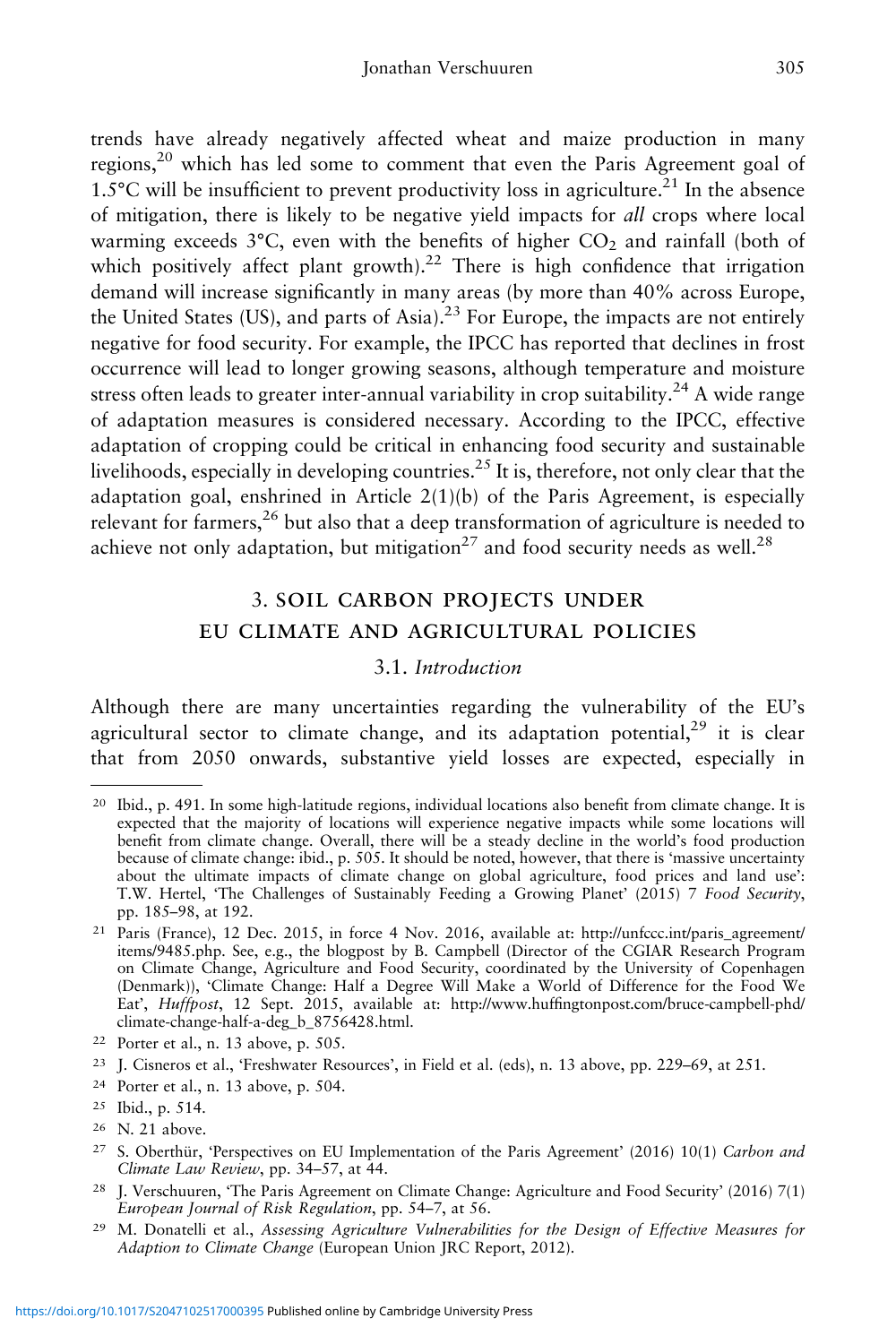southern Europe.<sup>30</sup> Considerable yield losses are also expected for central, western and northern Europe.<sup>31</sup> To achieve the EU's long-term mitigation targets in a costeffective way, it is estimated that agriculture should reduce its emissions by 36% by 2030, and by 42–49% by 2050.<sup>32</sup> To meet adaptation and mitigation requirements, strong, long-term policies are needed.<sup>33</sup> As far as *adaptation* is concerned, research shows that strong top-down policies, which are linked to and fed by bottom-up initiatives, are needed to achieve the required level of adaptation in the agricultural sector.<sup>34</sup> Holistic strategies have to be adopted that go beyond technical approaches aimed at stimulating individual farm-level risk reduction.<sup>35</sup> For *mitigation* in agriculture, a similar conclusion was reached: high-impact technical and policy interventions will be needed to achieve the  $2^{\circ}$ C climate goal.<sup>36</sup> Without further policy action, EU agricultural emissions, mostly through methane from cattle and nitrous oxide from fertilizers and tillage, are projected to decrease by only  $2.3\%$  in  $2030$ ,  $37$ falling far short of the 36% target. In this section, current and future EU climate and agriculture policies will be reviewed with a view to determining their potential to foster soil carbon sequestration projects across Europe. The focus will be on the EU's climate change and environmental policies (mitigation and adaptation, Section 3.2), and the CAP (Section 3.3). Although climate-smart agriculture projects can also be funded under the LIFE+ Regulation, this instrument is not discussed here because of the ad hoc nature of LIFE+ funding.<sup>38</sup> It cannot serve as an instrument to stimulate the large-scale adoption of soil sequestration projects across European farms.

#### 3.2. Soil Carbon under the EU Climate and Environmental Policies

So far, the EU has not focused much attention on agriculture in its climate, adaptation or mitigation policies. The EU's Adaptation Strategy refers to the CAP because adaptation measures have already been integrated into the CAP to a limited extent.<sup>39</sup>

<sup>30</sup> R.S. Kovats et al., '2014: Europe', in V.R. Barros et al. (eds), Climate Change 2014: Impacts, Adaptation, and Vulnerability. Part B: Regional Aspects. Contribution of Working Group II to the Fifth Assessment Report of the Intergovernmental Panel on Climate Change (Cambridge University Press, 2014), pp. 1267–326, at 1284.

<sup>31</sup> Ibid.

<sup>32</sup> Grosjean et al., n. 5 above, p. 4.

<sup>&</sup>lt;sup>33</sup> K. Hart et al., Research for Agri Committee: The Consequences of Climate Change for EU Agriculture. Follow-up to the COP21-UN Paris Climate Change Conference (European Parliament, 2017), p. 14.

<sup>34</sup> L. Bizikova et al., 'Climate Change Adaptation Planning in Agriculture: Processes, Experiences and Lessons Learned from Early Adapters' (2014) 19(4) Mitigation and Adaptation Strategies for Global Change, pp. 411–30, at 425.

<sup>35</sup> Ibid., p. 426.

<sup>36</sup> Wollenberg et al., n. 10 above, p. 3863. See also A. Leip et al., 'Impacts of European Livestock Production: Nitrogen, Sulphur, Phosphorus and GHG Emissions, Land-Use, Water Eutrophication and Biodiversity' (2015) 10(11) Environmental Research Letters, pp. 115004/1-13.

<sup>37</sup> I. Pérez Domínguez et al., An Economic Assessment of GHG Mitigation Policy Options for EU Agriculture, JRC Science for Policy Report (European Union, 2016), p. 4.

<sup>38</sup> Regulation (EU) No. 1293/2013 on the Establishment of a Programme for the Environment and Climate Action (LIFE) and Repealing Regulation (EC) No. 614/2007 [2013] OJ L 347/185 (LIFE+ Regulation 2014–20).

<sup>39</sup> European Commission Communication, 'An EU Strategy on Adaptation to Climate Change', COM(2013) 0216 final, p. 8.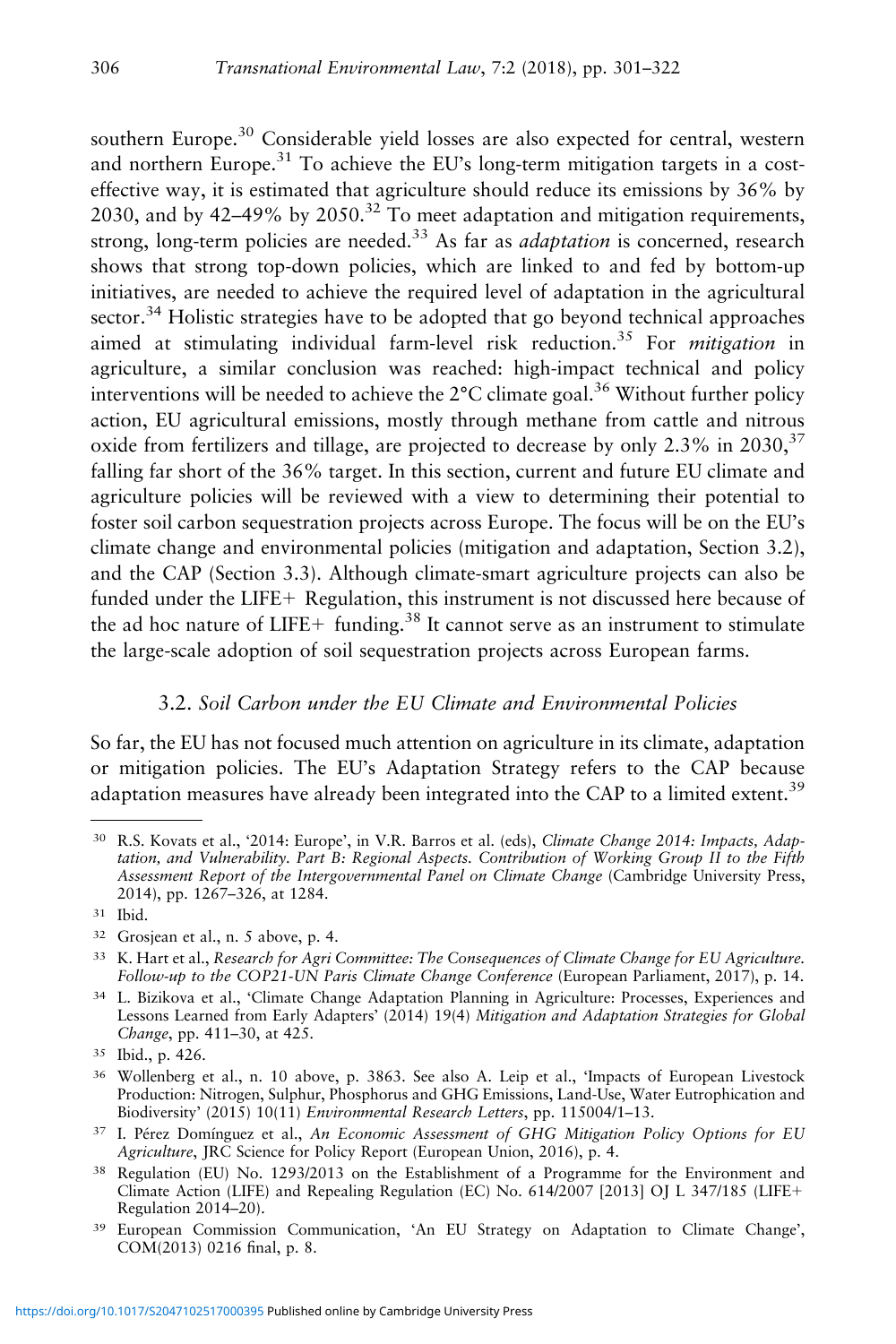These adaptation measures will be discussed when reviewing the CAP in Section 3.3 below. As far as mitigation is concerned, incentives to reduce emissions from agriculture are barely addressed in EU climate policy.<sup>40</sup> Agriculture is a non-ETS sector, which means that emissions from agriculture are covered by the Effort Sharing Decision,<sup>41</sup> at least as far as emissions from livestock are concerned. Emissions from land use, land-use change and forestry (LULUCF) are not covered by the Effort Sharing Decision.<sup>42</sup> Soil carbon sequestration efforts, therefore, currently do not help Member States to achieve their EU climate targets. As a consequence, most Member States do not have binding rules in place aimed at soil carbon sequestration, or at climate change adaptation or mitigation in the agricultural sector more broadly. At best, some states invite farmers to introduce climate-smart farming methods through the use of soft law instruments aimed at providing information to those interested.<sup>43</sup> Member States are required only to report their current and future actions with regard to LULUCF emissions and removals to the European Commission as of  $2014<sup>44</sup>$  and do not have to keep track of emissions and removals from cropland and grassland until 2021.45

The unambitious nature of the current agricultural climate policy will have to be revisited in light of current developments in climate law. For example, an EU Regulation has been proposed to incorporate GHG emissions and removals from land use and forestry into the EU's 2030 climate framework (LULUCF Regulation).<sup>46</sup> According to this proposal, from 2021 emissions and removals must be balanced in land-use and forestry sectors, including agricultural land use for arable crops and grassland.<sup>47</sup> This Regulation, therefore, could be an important first step towards regulating agricultural emissions and will probably act as a stimulus for the adoption of soil carbon projects across Europe.

In addition, the proposal for a new Effort Sharing Regulation, which sets out the rules for the non-ETS sectors for the  $2021-30$  period,<sup>48</sup> intends to reward Member

<sup>40</sup> A. Matthews, 'Incentivising Soil Carbon Sequestration', Blogpost, 4 Apr. 2014, available at: <http://capreform.eu/incentivising-soil-carbon-sequestration>.

<sup>41</sup> Decision 406/2009/EC on the Effort of Member States to Reduce Their GHG Emissions to Meet the Community's GHG Emission Reduction Commitments up to 2020 [2009] OJ L 140/136 (Effort Sharing Decision).

<sup>42</sup> Ibid., Art. 9

<sup>43</sup> In 2008, e.g., the Dutch government concluded a non-legally binding 'Covenant Clean and Economical Agro Business' with agribusiness organizations: see Ministry of Agriculture, Convenant Schone en Zuinige agrosectoren, available at: [https://www.rvo.nl/onderwerpen/duurzaam-ondernemen/groene](https://www.rvo.nl/onderwerpen/duurzaam-ondernemen/groene-economie/agrosectoren)[economie/agrosectoren](https://www.rvo.nl/onderwerpen/duurzaam-ondernemen/groene-economie/agrosectoren).

<sup>44</sup> Decision No. 529/2013/EU on Accounting Rules on GHG Emissions and Removals Resulting from Activities Relating to Land Use, Land-Use Change and Forestry and on Information concerning Actions relating to those Activities [2013] OJ L 165/80, Art. 10.

<sup>45</sup> Ibid., Art. 3(2).

<sup>46</sup> Proposal for a Regulation on the Inclusion of GHG Emissions and Removals from Land Use, Land Use Change and Forestry into the 2030 Climate and Energy Framework and Amending Regulation (EU) No. 525/2013 on a Mechanism for Monitoring and Reporting GHG Emissions and Other Information Relevant to Climate Change, 20 July 2016, COM(2016) 479 def (LULUCF Regulation).

<sup>47</sup> Ibid., Art. 4.

<sup>48</sup> Proposal for a Regulation on Binding Annual GHG Emission Reductions by Member States from 2021 to 2030 for a Resilient Energy Union and to Meet Commitments under the Paris Agreement and Amending Regulation (EU) No. 525/2013 on a Mechanism for Monitoring and Reporting GHG Emissions and Other Information Relevant to Climate Change, COM(2016) 0482 final.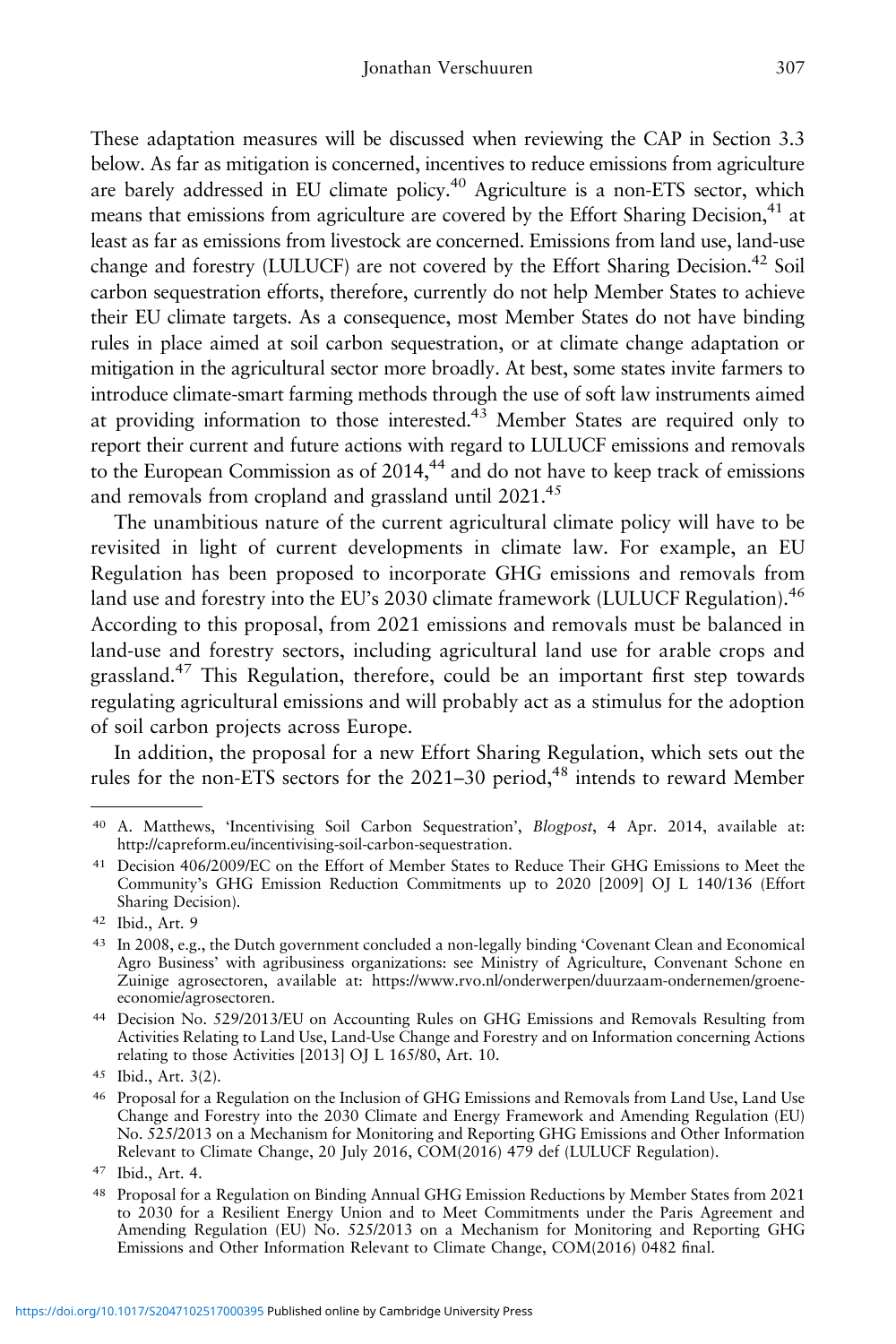States that manage to increase carbon sequestration in soils or through vegetation in the land sector (including agriculture) by permitting them to exceed emissions in this sector.<sup>49</sup> The proposal for a LULUCF Regulation requires Member States only to achieve a balance. Member States that achieve a surplus may, within limits, use these emissions reductions to cover the target set by the Effort Sharing Regulation.<sup>50</sup> If and when these proposals are adopted, soil carbon sequestration will finally be considered as a policy option by Member States – at least to some extent: 280 million tonnes of  $CO<sub>2</sub>$  equivalent can be accredited to land-use measures out of a total of 2,500 million tonnes emitted by the Effort Sharing Decision sectors.<sup>51</sup>

From 2013 until 2016, the European Commission also attempted to regulate certain GHG emissions from agriculture when revising the National Emissions Ceiling Directive (NEC Directive), which focuses primarily on emissions reductions rather than carbon sequestration. The proposal for the new Directive on the reduction of national emissions of certain atmospheric pollutants included a methane reduction target of  $-33\%$  in 2030 for the EU as whole.<sup>52</sup> The Member States did not accept this,  $53$  which led to the rare inclusion of a 'declaration' at the end of the Directive in which the Commission states that it still considers that there is a strong air quality case for keeping the development of methane emissions in the Member States under review and that it intends to further assess the impact of such emissions and, where appropriate, submit a legislative proposal with the aim of limiting methane emissions.<sup>54</sup>

Another failed attempt that could have encouraged soil carbon sequestration was the proposal for a Soil Framework Directive.<sup>55</sup> The proposal, among other things, required Member States to stop soil degradation, including the decline of organic matter in soils.<sup>56</sup> Unfortunately, the proposal never received sufficient support in the Council of the EU and was subsequently withdrawn.<sup>57</sup>

<sup>49</sup> Ibid., Art. 7(1)(b).

<sup>50</sup> Ibid., Annex 3 lists the total net removals from deforested land, afforested land, managed cropland and managed grassland that Member States may take into account for compliance with the Effort Sharing Regulation for the period 2021–30.

 $51$  Ibid. For individual Member States, the totals are between 0.02 million tonnes CO<sub>2</sub> equivalent for Malta and 58.1 million tonnes for France. For the total of emissions under the Effort Sharing Decision, see Eurostat's GHG emissions in those sectors, available at: [http://ec.europa.eu/eurostat/tgm/table.do?](http://ec.europa.eu/eurostat/tgm/table.do?tab=table&plugin=1&language=en&pcode=t2020_35) tab=[table&plugin](http://ec.europa.eu/eurostat/tgm/table.do?tab=table&plugin=1&language=en&pcode=t2020_35)=1&language=en&pcode=t2020\_35.

<sup>52</sup> Proposal for a Directive on the Reduction of National Emissions of Certain Atmospheric Pollutants and Amending Directive 2003/35/EC, COM(2013) 0920.

<sup>53</sup> J. Crisp, 'Governments Ditch EU Methane Limits', EURACTIV Network, 12 June 2015, available at: [http://www.euractiv.com/section/agriculture-food/news/governments-ditch-eu-methane-limits.](http://www.euractiv.com/section/agriculture-food/news/governments-ditch-eu-methane-limits)

<sup>54</sup> Directive (EU) 2016/2284 on the Reduction of National Emissions of Certain Atmospheric Pollutants, Amending Directive 2003/35/EC and Repealing Directive 2001/81/EC [2016] OJ L 344/1 (NEC Directive).

<sup>55</sup> Proposal for a Directive Establishing a Framework for the Protection of Soil and Amending Directive 2004/35/EC, COM(2006) 0232 final.

<sup>56</sup> E.g., ibid., Art. 6.

<sup>57</sup> Withdrawal of Obsolete Commission Proposals [2014] OJ C 153/3.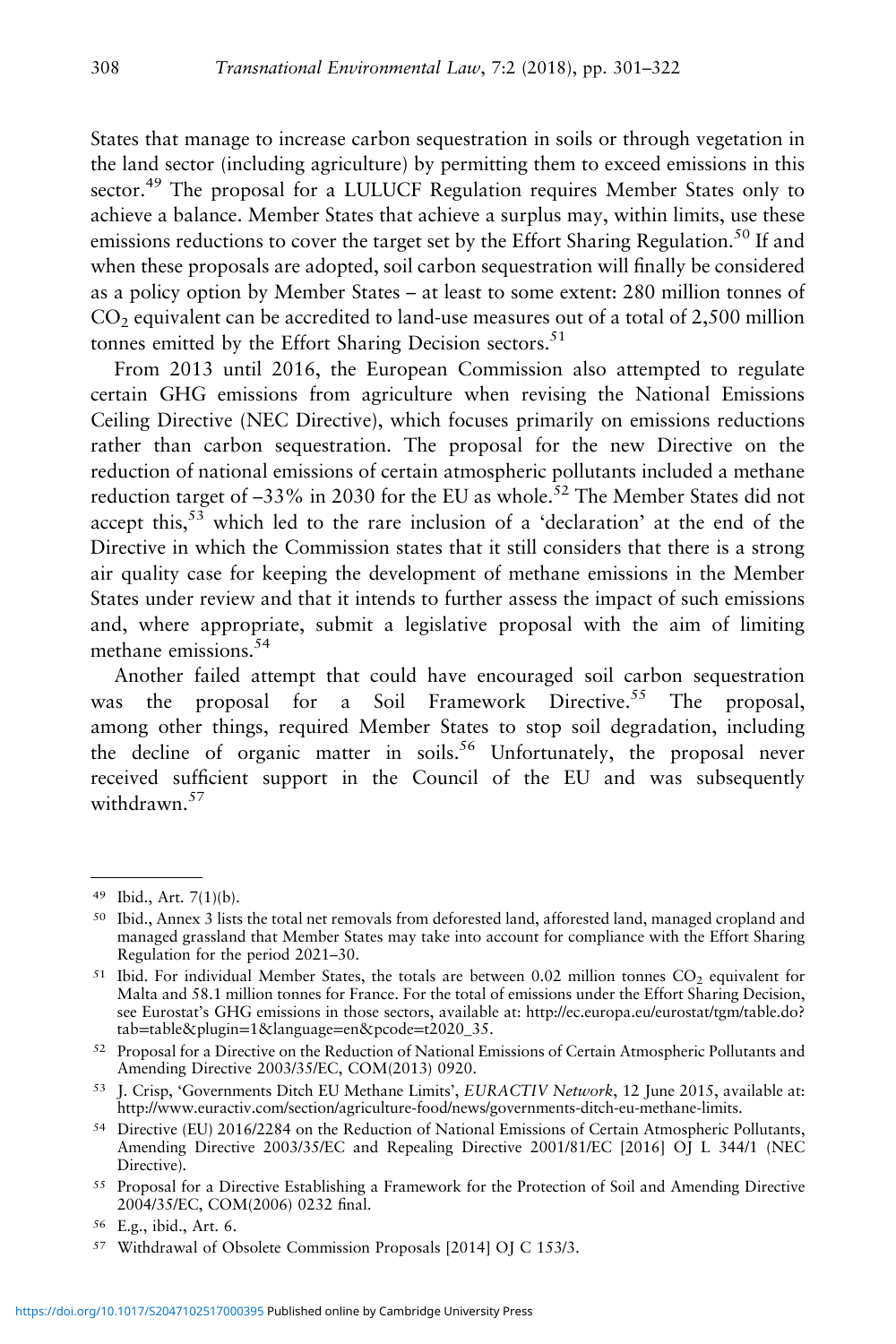#### 3.3. Soil Carbon under the CAP

The current CAP encourages farmers to apply climate-friendly practices and techniques, including soil carbon sequestration. Both the cross-compliance mechanism, the direct payments and the subsidies for rural development relate partly to taking climate measures. A total of around 25% of European agricultural subsidies for the period 2014–20 are earmarked for climate measures in agriculture. About a quarter of this focuses specifically on the development of climate-friendly agricultural practices and techniques.<sup>58</sup> When fully utilized, this amounts to roughly €25 billion for the seven-year period.<sup>59</sup>

## Cross compliance

Farmers who benefit from the CAP are required to comply with rules aimed at keeping land in good agricultural and environmental condition (GAEC).<sup>60</sup> These rules focus in part on climate change.<sup>61</sup> Three measures that may be beneficial to soil carbon sequestration are covered: (i) minimum soil cover; (ii) minimum land management reflecting site-specific conditions to limit erosion; and (iii) maintenance of soil organic matter levels through appropriate practices, including a ban on burning arable stubble.<sup>62</sup> While these rules require Member States to set a basic level of protection of carbon levels in agricultural soils, they are generally considered to be largely ineffective because Member States are afforded considerable leeway in interpreting and implementing the standards, $63$ which have been implemented in a lax way or have not been enforced.<sup>64</sup> Despite being operational since 2005, the GAEC requirements have not prevented the loss of soil carbon.<sup>65</sup>

<sup>58</sup> European Commission, 'Agricultural Policy. COP 21: United for Climate', 2015, available at: https://ec.europa.eu/agriculture/sites/agriculture/fi[les/climate-change/pdf/cop21-what-eu-agricultural-policy](https://ec.europa.eu/agriculture/sites/agriculture/files/climate-change/pdf/cop21-what-eu-agricultural-policy-does-for-climate_en.pdf)[does-for-climate\\_en.pdf](https://ec.europa.eu/agriculture/sites/agriculture/files/climate-change/pdf/cop21-what-eu-agricultural-policy-does-for-climate_en.pdf).

<sup>&</sup>lt;sup>59</sup> A total of €408.32 billion (38% of the entire EU budget) is to be spent through the CAP 2014–20: €308.72 billion under the direct payments, and €99.6 billion under the rural development policy: G. Sgueo, F. Tropea & M.L. Augere-Granier, 'How the EU Budget is Spent: Common Agricultural Policy', European Parliamentary Research Service Blog, 20 July 2016, available at: [https://epthinktank.](https://epthinktank.eu/2016�/�07/20/how-the-eu-budget-is-spent-common-agricultural-policy) [eu/2016/07/20/how-the-eu-budget-is-spent-common-agricultural-policy](https://epthinktank.eu/2016�/�07/20/how-the-eu-budget-is-spent-common-agricultural-policy).

<sup>60</sup> Regulation (EU) No. 1306/2013 on the Financing, Management and Monitoring of the Common Agricultural Policy and Repealing Council Regulations (EEC) No. 352/78, (EC) No. 165/94, (EC) No. 2799/98, (EC) No. 814/2000, (EC) No. 1290/2005 and (EC) No. 485/2008 [2013] OJ L 347/549, Art. 91.

<sup>61</sup> Ibid., Art. 93(1)(a).

<sup>62</sup> Ibid., Annex 2.

<sup>63</sup> K. Hart, 'Green Direct Payments: Implementation Choices of Nine Member States and Their Environmental Implications', Institute for European Environmental Policy, Sept. 2015, available at: http://www.birdlife.org/sites/default/fi[les/attachments/greening\\_implementation\\_report\\_ieep.pdf.](http://www.birdlife.org/sites/default/files/attachments/greening_implementation_report_ieep.pdf) See also the critical report by the European Court of Auditors, Making Cross-Compliance More Effective and Achieving Simplification Remains Challenging (2016).

<sup>64</sup> Art. 64(2) Regulation (EU) 1306/2013 (n. 60 above) lists a range of situations in which no sanctions may be imposed.

<sup>65</sup> Matthews, n. 40 above, pp. 3–4.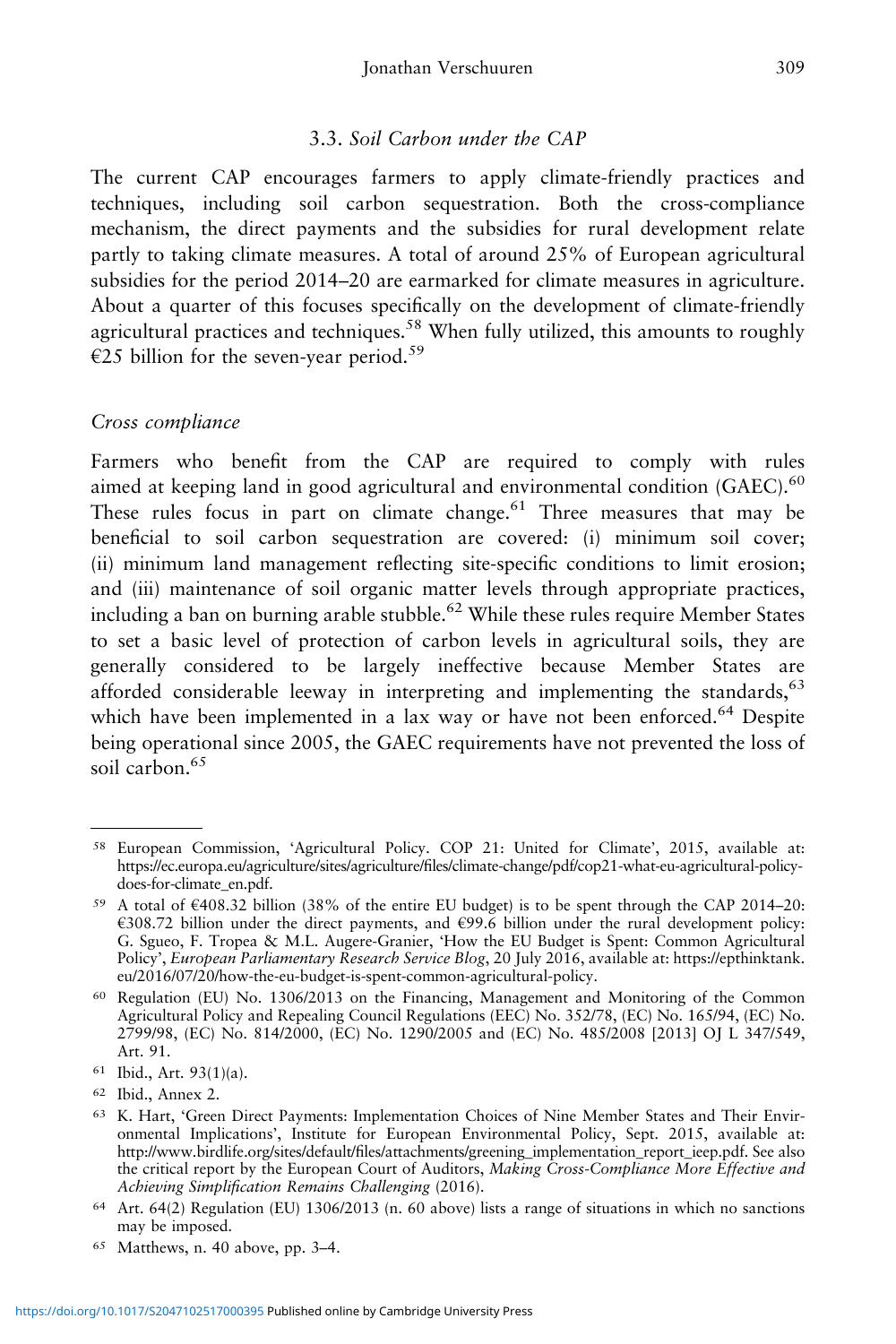#### Green direct payments

The green direct payments, introduced in the 2013 CAP reform, are all potentially beneficial for soil carbon sequestration and adaptation. They cover crop diversification, the maintenance of permanent pastures, and the establishment of ecological focus areas.<sup>66</sup>

In order to receive crop diversification funds, farmers must grow at least three different crops. This obligation, however, does not require crop rotation, and one single crop can still take up as much as  $75\%$  of the farm's arable land.<sup>67</sup> Therefore, although some 75% of arable land in the EU is subject to the crop diversification obligation,<sup>68</sup> this policy is not considered to be effective from a climate change perspective.<sup>69</sup>

Keeping permanent grassland is probably the most important measure for soil carbon sequestration, as it prevents farmers from ploughing or converting grassland. This prohibition applies only to areas designated as sensitive by the Member States pursuant to the EU Birds and Habitats Directives<sup>70</sup> or otherwise, for example, areas on carbon-rich soils.<sup>71</sup> Member States are not allowed to reduce the overall size of permanent grassland by more than 5% compared with levels in 2015.<sup>72</sup> This element of the policy has also been criticized, as it was included in the cross-compliance rules and was therefore obligatory for all farmers receiving direct payments before the 2013 reform. With the transfer to direct payments in the reform, the application of the policy now depends on the willingness of farmers to apply for payments for this type of activity, and on the way in which Member States apply the leeway granted to them by the Regulation. This has weakened the protection of carbon-rich soils.<sup>73</sup> Moreover, the 5% reduction threshold does not signal the intention to drastically increase the amount of carbon sequestered in grasslands. A review showed that, by 2016, around 16% of the EU permanent grasslands had been classified as environmentally sensitive.<sup>74</sup>

For larger farms (of more than 15 hectares), ecological focus areas must be designated which cover at least  $5\%$  of the arable land of the farm.<sup>75</sup> Ecological focus

71 Regulation (EU) No. 1307/2013, n. 66 above, Art. 45(1).

74 Matthews, n. 68 above, p. 41.

<sup>66</sup> Regulation (EU) No. 1307/2013 establishing Rules for Direct Payments to Farmers under Support Schemes within the Framework of the Common Agricultural Policy and Repealing Council Regulation (EC) No. 637/2008 and Council Regulation (EC) No. 73/2009 [2013] OJ L 347/608, Art. 43.

<sup>67</sup> Ibid., Art. 44(1).

<sup>68</sup> A. Matthews, Research for Agri Committee – The Future of Direct Payments (European Parliament, 2016), p. 41.

<sup>69</sup> Blandford & Hassapoyannes, n. 5 above, p. 189; Grosjean et al., n. 5 above, p. 4.

<sup>70</sup> Directive 2009/147/EC on the Conservation of Wild Birds [2010] OJ L 20/7; Directive 92/43/EEC on the Conservation of Natural Habitats and of Wild Fauna and Flora [1992] OJ L 206/7.

<sup>72</sup> Ibid., Art. 45(2).

<sup>73</sup> Matthews, n. 40 above, p. 3. Similarly, B. Allen & A. Maréchal, Agriculture GHG Emissions: Determining the Potential Contribution to the Effort Sharing Regulation (Institute for European Environmental Policy, 2017), pp. 26–7; Hart et al., n. 33 above, p. 92.

<sup>75</sup> Regulation (EU) No. 1307/2013, n. 66 above, Art. 46(1).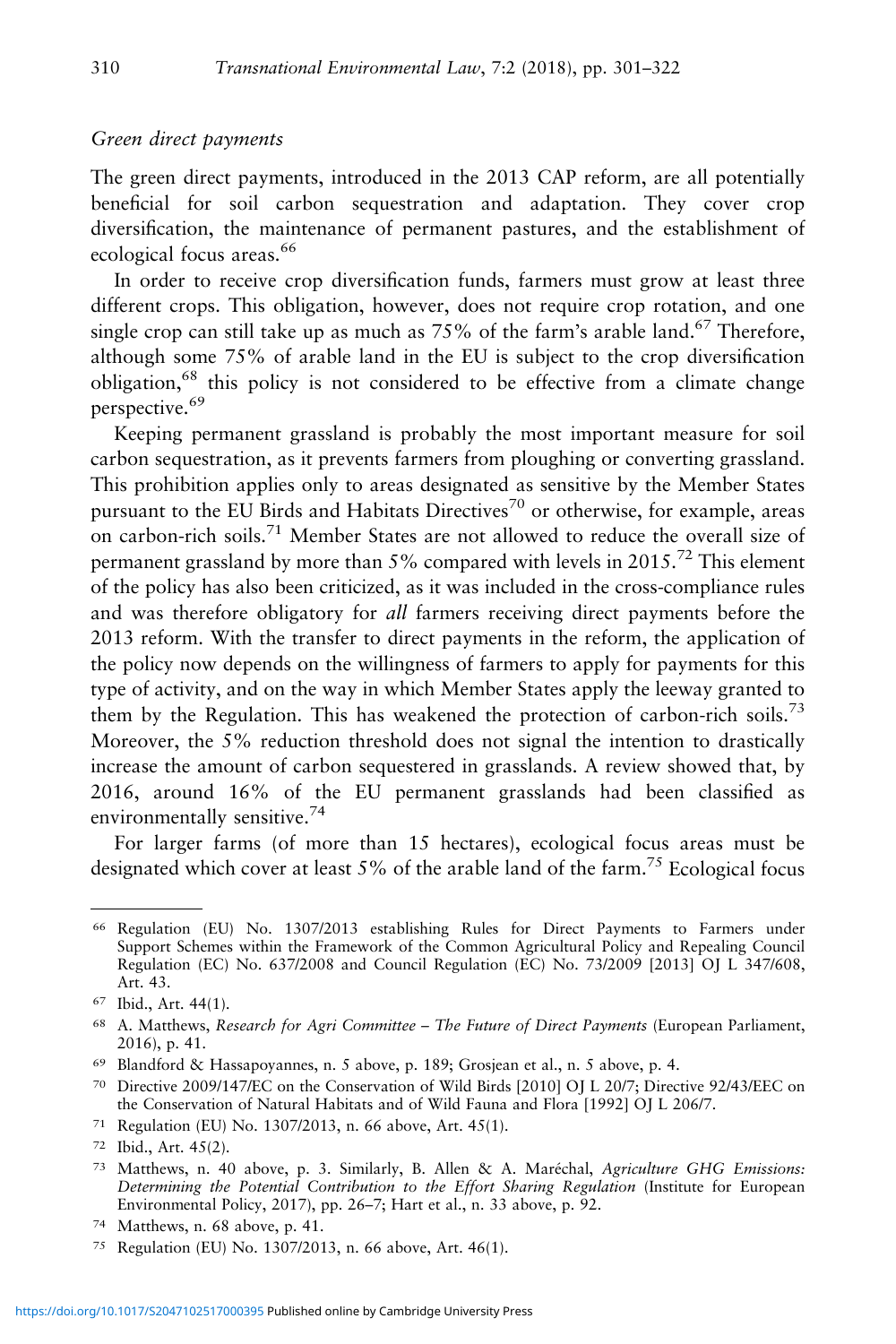areas may focus on 'soil carbon friendly' uses, such as land lying fallow, buffer strips, areas with short rotation coppice, areas with green cover, and areas with nitrogenfixing crops.<sup>76</sup> The 5% can also be applied 'collectively' (by adjacent farms) to a maximum of ten farms, as long as together they achieve the  $5\%$  threshold.<sup>77</sup> Around 68% of EU arable land is affected by ecological focus area obligations.<sup>78</sup>

A review requested by the European Parliament after one year of the revised CAP showed that the crop diversification and permanent grassland measures had not led to immediate changes at farm level.<sup>79</sup> Observed changes were attributed to farmers amending their practices as part of good farm husbandry.<sup>80</sup> The review also demonstrated that of the total area designated as ecological focus areas, only 26.9% was actually devoted to the most beneficial uses for the environment, and that the environmental benefits of this instrument therefore depend largely on the choices made by Member States and farmers because of the large margin of discretion provided by the Regulation. $81$  Another review concluded that the greening opportunities in the reformed CAP have, in most cases, not been taken.82 Reviews also find that it is very difficult, if not impossible, to quantify environmental performance because of the lack of robust baseline data and the relatively protracted timescales for monitoring change, while also disentangling the effects of greening from those attributable to other drivers and policy instruments.<sup>83</sup> The European Commission seems to encounter the same problem: in its 2017 review of the implementation of the ecological focus area obligation, it was unable to reach any conclusion on the impacts of this obligation on climate change mitigation and adaptation.84

#### Rural development policy

Soil carbon sequestration projects could easily be funded through the EU's rural development policy – the second pillar of the CAP – as two of the six priorities for rural development are favourable to soil carbon sequestration and adaptation: restoring ecosystems, including through improving soil management (priority  $4$ );<sup>85</sup>

<sup>76</sup> Ibid., Art. 46(2).

<sup>77</sup> Ibid., Art. 46(6).

<sup>78</sup> Matthews, n. 68 above, p. 41.

<sup>79</sup> Ibid.

<sup>80</sup> Ibid.

<sup>81</sup> Ibid., p. 42.

<sup>82</sup> K. Hart, A. Buckwell & D. Baldock, Learning the Lessons of the Greening of the CAP (Land Use Policy Group, 2016), p. ii.

<sup>83</sup> Ibid.

<sup>&</sup>lt;sup>84</sup> The review devotes only four sentences on the potential impact of ecological focus areas on climate change adaptation and mitigation, using the word 'could' in three of these: European Commission, Report from the Commission to the European Parliament and the Council on the Implementation of the Ecological Focus Area Obligation under the Green Direct Payment Scheme, COM(2017) 152 final, p. 13.

<sup>85</sup> Regulation (EU) No. 1305/2013 on Support for Rural Development by the European Agricultural Fund for Rural Development (EAFRD) and Repealing Council Regulation (EC) No. 1698/2005 [2013] OJ L 347/487, Art. 5(4)(c).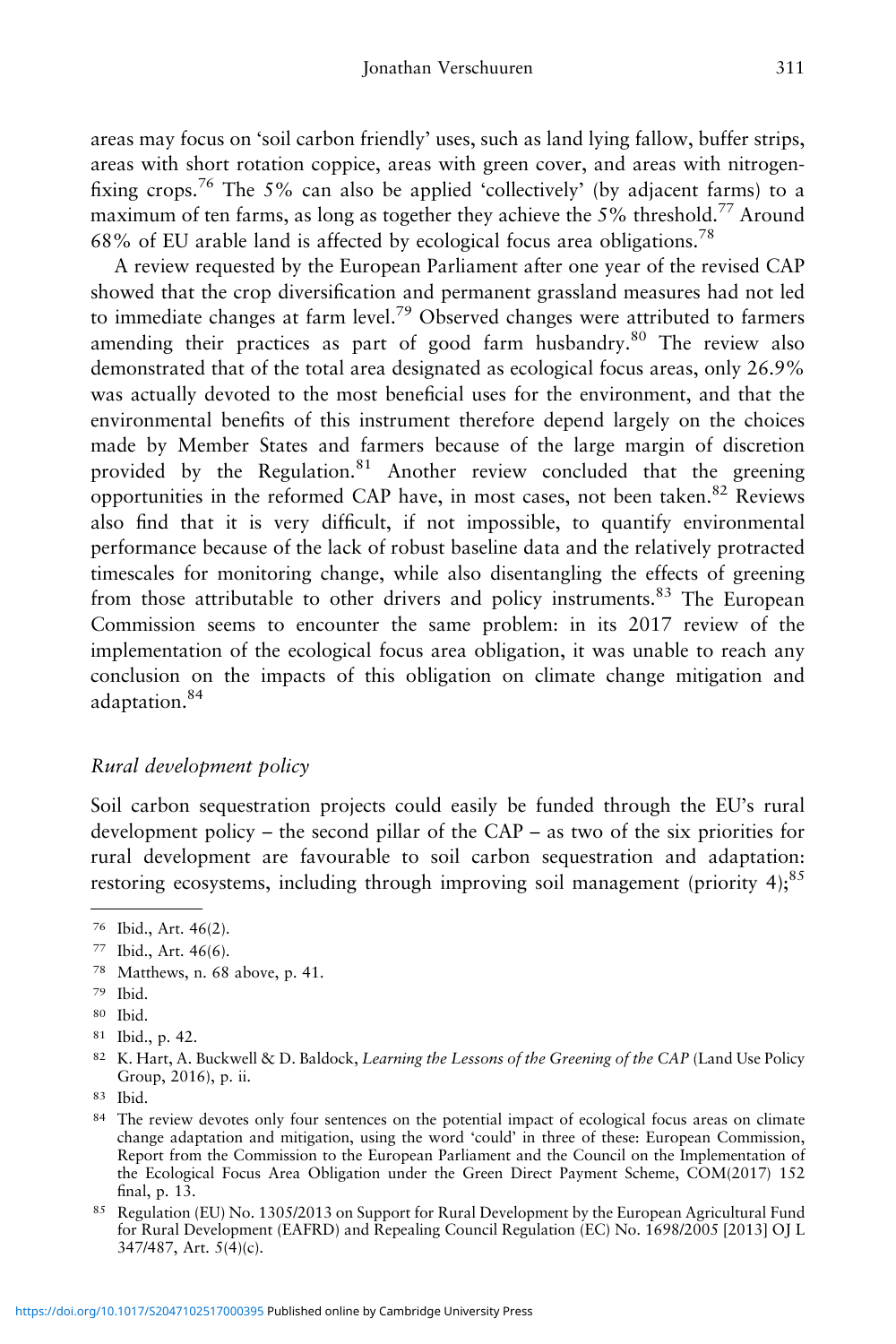and promoting a shift towards a climate-resilient agriculture, including through fostering carbon conservation and sequestration (priority 5).<sup>86</sup> Farmers who carry out substantial changes in their operations aimed at soil carbon sequestration for a period of at least five years may, therefore, be subsidized by the European Agricultural Fund for Rural Development (EAFRD) under the agrienvironment-climate measures provision.<sup>87</sup> There is a mandatory minimum allocation of 25% of the EAFRD budget for projects on the two priorities just mentioned.88 The Member States' Rural Development Programmes (RDP), through which all financing takes place, are also steered into a climate-friendly direction in several other ways:

- ∙ Climate change mitigation and adaptation is mentioned as a thematic subprogramme for which an additional 10% support may be granted.<sup>89</sup>
- ∙ RDPs are required to demonstrate an appropriate approach towards climate change mitigation and adaptation, and must contain an analysis of the strengths and weaknesses of the project with attention to the special needs concerning climate change mitigation and adaptation.<sup>90</sup>
- ∙ Agri-environment-climate measures are compulsory measures for which support must be made available at the national or regional level.<sup>91</sup>

The latter type of measure enables support for soil carbon sequestration and adaptation, depending on choices made by the Member States. Projects under this measure must run for a period of five to seven years, but this period may be extended if necessary to achieve or maintain the desired environmental benefits.<sup>92</sup> For soil carbon sequestration projects, it is clear that (very) long commitments are in order (see further Sections 4 and 5 below). Payment is not based on the amount of  $CO<sub>2</sub>$ sequestered, but is a fixed amount per hectare per year for land brought under this measure.<sup>93</sup> A review of the first year of the reformed CAP shows that 46% of all expenditure was allocated for measures aimed at restoring ecosystems (priority 4) and  $8\%$  for climate change (priority 5).<sup>94</sup> However, only 14.3% of the budget for priority 4 was allocated for soil management improvement, and for priority 5 just 7.6% was

89 Ibid., Art. 7(1)(f) and 7(3).

91 Regulation (EU) No. 1305/2013, n. 85 above, Art. 28.

- 93 Ibid., Art. 28(8) and Annex II.
- 94 Matthews, n. 68 above, p. 257.

<sup>86</sup> Ibid., Art. 5(5)(e).

<sup>87</sup> Ibid., Art. 28.

<sup>88</sup> Ibid., Art. 59(6).

 $90$  Ibid., Art. 8(1). This is in line with a similar general requirement laid down in Art.  $96(7)(a)$  of Regulation (EU) No. 1303/2013 Laying Down Common Provisions on the European Regional Development Fund, the European Social Fund, the Cohesion Fund, the European Agricultural Fund for Rural Development and the European Maritime and Fisheries Fund and Laying Down General Provisions on the European Regional Development Fund, the European Social Fund, the Cohesion Fund and the European Maritime and Fisheries Fund and Repealing Council Regulation (EC) No. 1083/2006 [2013] OJ L 347/320.

<sup>92</sup> Ibid., Art. 28(5).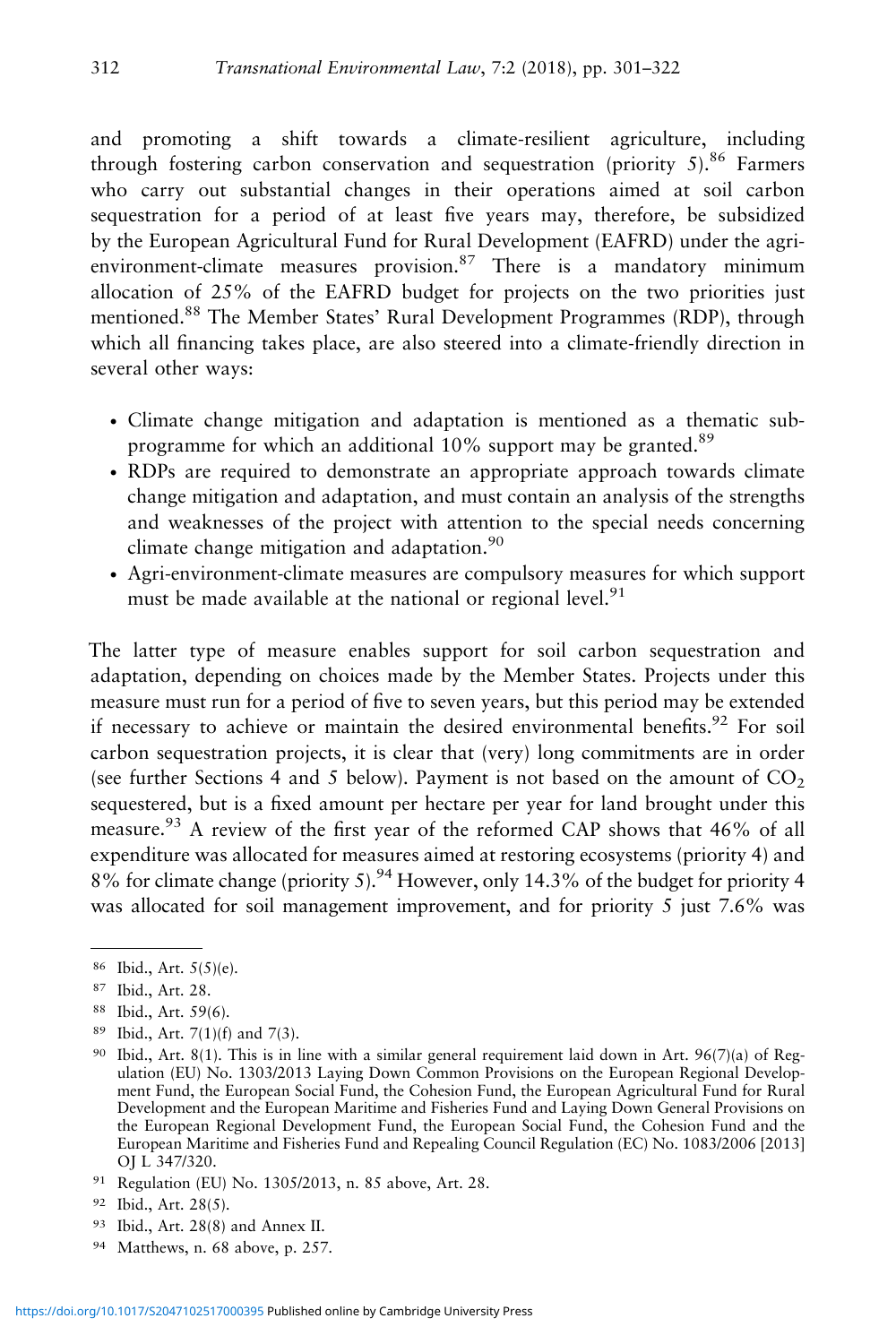allocated to GHG emissions reduction measures on agricultural land.<sup>95</sup> The reviewers more generally conclude that the rural development policy area is characterized by high path dependency and inertia.<sup>96</sup>

#### 3.4. Interim Conclusion

The above description and preliminary assessment of current and proposed EU policies in the areas of climate change, air pollution and agriculture show that these policies do not, or only to a very limited extend, address GHG emissions from agriculture or the adaptation needs of Europe's agricultural sector. This conclusion does not come as a surprise. It is generally accepted that current EU climate and agriculture policies are deeply insufficient: the agricultural emissions reduction potential in Europe 'lies untapped and dormant'.<sup>97</sup> On the agricultural adaptation and mitigation strategies of the EU, the verdict is that 'it is difficult to escape the conclusion that the emperor has few (if any) clothes as far as actual policies are concerned'.<sup>98</sup> A further, more detailed assessment of current and proposed policies will be presented in Section 5.1, taking into account the experiences in Australia, which will first be discussed in Section 4.

# 4. regulatory approaches abroad: australia's carbon farming legislation

#### 4.1. Introduction

Only a few countries in the world have a specific policy in place aimed at reducing emissions from agriculture, such as through encouraging soil carbon sequestration. The Canadian Province of Alberta, for example, allows carbon cuts generated through projects on farms to be used as offsets by industry under its  $ETS<sup>99</sup>$  Since 2012, one of the project types permitted under this scheme is conservation cropping,<sup>100</sup> which focuses primarily on no-till soil management and on continuous cropping.<sup>101</sup> Australia has a broad carbon farming policy in place (the Carbon Farming Initiative), which was designed originally as an offset scheme under an ETS, in a similar way to Alberta's. Before trading commenced, however, the ETS was repealed following a change of government.<sup>102</sup> Since the repeal of the ETS in

<sup>95</sup> Ibid., p. 300.

<sup>96</sup> Ibid., p. 228.

<sup>97</sup> Grosjean et al., n. 5 above, at p. 1.

<sup>98</sup> Blandford & Hassapoyannes, n. 5 above, p. 202.

<sup>99</sup> Specified Gas Emissions Regulation, Alberta Regulation 139/2007, available at: [http://aep.alberta.ca/](http://aep.alberta.ca/climate-change/guidelines-legislation/specified-gas-emitters-regulation/default.aspx) [climate-change/guidelines-legislation/speci](http://aep.alberta.ca/climate-change/guidelines-legislation/specified-gas-emitters-regulation/default.aspx)fied-gas-emitters-regulation/default.aspx.

<sup>100</sup> Quantification Protocol for Conservation Cropping, Apr. 2012, available at: [http://www1.agric.gov.ab.](http://www1.agric.gov.ab.ca/$Department/deptdocs.nsf/all/cl11618) [ca/\\$Department/deptdocs.nsf/all/cl11618](http://www1.agric.gov.ab.ca/$Department/deptdocs.nsf/all/cl11618). This protocol replaced a protocol aimed at tillage management, in force since 2009.

<sup>101</sup> Ibid.

<sup>102</sup> Clean Energy Act 2011, No. 131 (2011). See E. de Lemos Pinto Aydos, 'Australia's Carbon Pricing Mechanism', in L. Kleiser et al. (eds), *Carbon Pricing*, *Growth and the Environment* (Edward Elgar, 2012), pp. 261–76, at 261.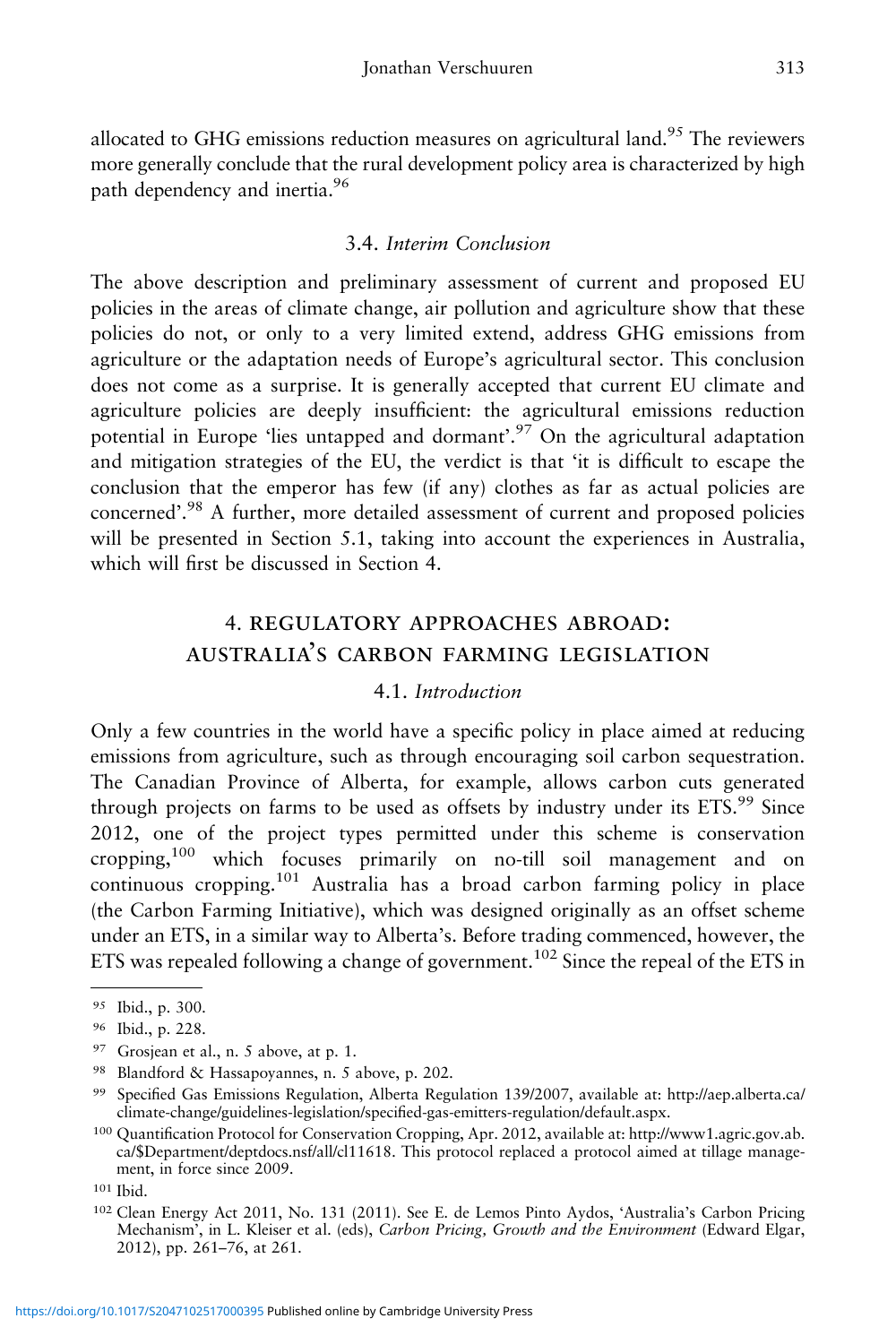2015, the carbon farming scheme has become a stand-alone programme under which farmers who generate carbon credits through on-farm projects can sell these credits to the government (the Emissions Reduction Fund).<sup>103</sup> Carbon sequestration in agricultural soils is one of many types of project that are allowed under the scheme.<sup>104</sup>

#### 4.2. Soil Carbon Projects: Detailed Rules

Under the Carbon Credits (Carbon Farming Initiative) Act 2011 (Cth) (CFI Act) and associated regulations, farmers have a range of options to increase soil carbon sequestration for lands under pasture, crops, or in mixed farming systems, for example:

- ∙ converting from annual cropping to pasture;
- ∙ retaining stubble in field;
- ∙ undertaking pasture cropping;
- ∙ managing pasture through implementing pasture irrigation;
- ∙ increasing biomass yields through inputs such as fertilizer, lime and water (sustainable yield);
- ∙ rejuvenating pastures, including through seeding (this also includes reducing nitrous oxide emissions from soils through tillage);
- ∙ managing grazing through changing stocking rates; and
- ∙ altering the timing, duration and intensity of grazing.

Farmers can select the measures they wish to implement, but have to adopt at least one new management activity.

The land that is used for soil carbon storage must be delineated in accordance with mapping rules and must be made up of land that had permanent pasture for five years, or continuous cropping for the five years before the project commenced.<sup>105</sup> The designated land is known as the 'project area' and must consist of one or more carbon estimation areas in which specific management activities take place. The farmer can exclude parts of the area from the project ('exclusion areas').

Like all sequestration projects, such as those in the forestry sector, soil carbon projects can have a 100-year permanence period, or a 25-year permanence period.<sup>106</sup> Farmers, therefore, commit to maintain the sequestered carbon for either 25 or 100 years. There are extensive rules on carbon maintenance. A *carbon maintenance* obligation is imposed on the sequestration project proponent to avoid sequestered carbon being emitted after the credits have been issued. This means that participants

<sup>103</sup> Carbon Credits (Carbon Farming Initiative) Act 2011, as amended in 2014; see in more detail Verschuuren, n. 2 above.

<sup>104</sup> For a current overview, see Australian Government, Dept. of the Environment and Energy, 'Eligible Activities', available at: [https://www.environment.gov.au/climate-change/emissions-reduction-fund/](https://www.environment.gov.au/climate-change/emissions-reduction-fund/methods) [methods.](https://www.environment.gov.au/climate-change/emissions-reduction-fund/methods)

<sup>105</sup> Australian Government, Dept. of the Environment and Energy, 'Carbon Farming Initiative (CFI) Mapping Guidelines 2015', available at: [https://www.environment.gov.au/climate-change/emissions](https://www.environment.gov.au/climate-change/emissions-reduction-fund/cfi/publications/cfi-mapping-guidelines-2015)reduction-fund/cfi/publications/cfi[-mapping-guidelines-2015.](https://www.environment.gov.au/climate-change/emissions-reduction-fund/cfi/publications/cfi-mapping-guidelines-2015)

<sup>106</sup> CFI Act, s. 86A.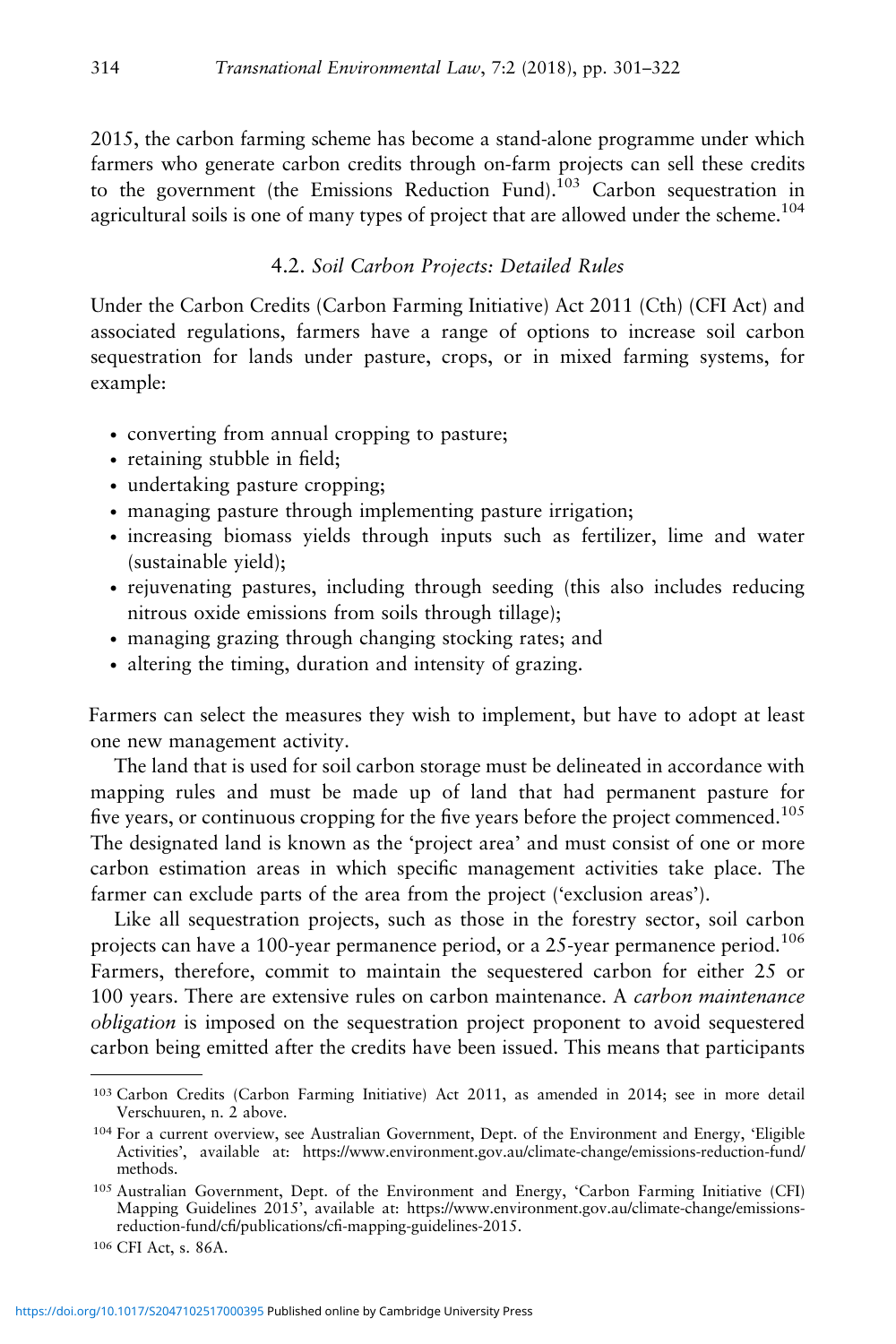may not carry out activities on lands used for sequestration that will result (or are likely to result) in a reduction below the benchmark level of the sequestration of carbon in the relevant carbon pool on the area.<sup>107</sup> This must be registered in the relevant land title register in order to ensure carbon maintenance in the event that the land is transferred to new owners.<sup>108</sup> Only *permitted carbon activities* are allowed on lands that are used for sequestration. If there has been a reduction below the benchmark sequestration level, the owner or occupier of the land must take all reasonable steps to ensure that the number of tonnes of carbon sequestered is brought back to that level.<sup>109</sup> A buffer of an additional 5% abatement must be maintained in order to offset unexpected loss of sequestered carbon.<sup>110</sup> Farmers are allowed to change management activities, but only to an activity with the same or a higher sequestration value.<sup>111</sup>

Originally, soil carbon sequestration achieved through these projects had to be physically measured on site, but for some management activities (changing from annual cropping to pasture, retaining stubble in field, and increasing biomass yields through inputs such as fertilizer, lime and water) the amount of sequestration can now also be determined using default soil carbon enhancement values.<sup>112</sup> For the latter activities, detailed rules exist on how to quantify the amount of carbon sequestered in each activity based on carbon accounting models that were developed in Australia.<sup>113</sup> The rules basically determine the difference between the baseline carbon stock and baseline emissions on one side, and the project carbon stock and emissions in the project area on the other. All GHG emissions are covered, including emissions from livestock grazing in the project area, emissions from synthetic fertilizers and lime applied to the project area, and from tillage. For project activities for which the amount of abatement cannot be determined using default values, samples of soil need to be taken by a qualified person – a technician with qualifications from a nationally accredited course or one recognized by a nationally accredited institution, with competencies prescribed in another set of rules. Detailed rules are set on sample collection and on the analysis of the samples. Sampling starts with baseline sampling, followed by sampling at regular intervals, and has to take place at a depth of at least 30 centimetres.<sup>114</sup>

<sup>107</sup> Ibid., s. 97(9).

<sup>108</sup> Ibid., s. 40.

<sup>109</sup> Ibid., s. 97(10).

<sup>110</sup> Ibid., s. 16(2).

<sup>111</sup> Carbon Credits (Carbon Farming Initiative – Estimating Sequestration of Carbon in Soil Using Default Values) Methodology Determination 2015, s. 85.

<sup>112</sup> Following rules laid down in the Carbon Credits (Carbon Farming Initiative) (Sequestering Carbon in Soils in Grazing Systems) Methodology Determination 2014 and the Carbon Credits (Carbon Farming Initiative – Estimating Sequestration of Carbon in Soil Using Default Values) Methodology Determination 2015 respectively, available at: [http://www.environment.gov.au/climate-change/emissions](http://www.environment.gov.au/climate-change/emissions-reduction-fund/methods)[reduction-fund/methods.](http://www.environment.gov.au/climate-change/emissions-reduction-fund/methods)

<sup>113</sup> For the Full Carbon Accounting Model (FullCAM), see Australian Government, Dept. of the Environment and Energy, 'Land Sector Reporting', available at: [http://www.environment.gov.au/climate](http://www.environment.gov.au/climate-change/greenhouse-gas-measurement/land-sector)[change/greenhouse-gas-measurement/land-sector.](http://www.environment.gov.au/climate-change/greenhouse-gas-measurement/land-sector)

<sup>114</sup> Laid down in the 'CFI Soil Sampling and Analysis Method and Guidelines 2014': Australian Government, Dept. of the Environment and Energy, 'Sequestering Carbon in Soils in Grazing Systems',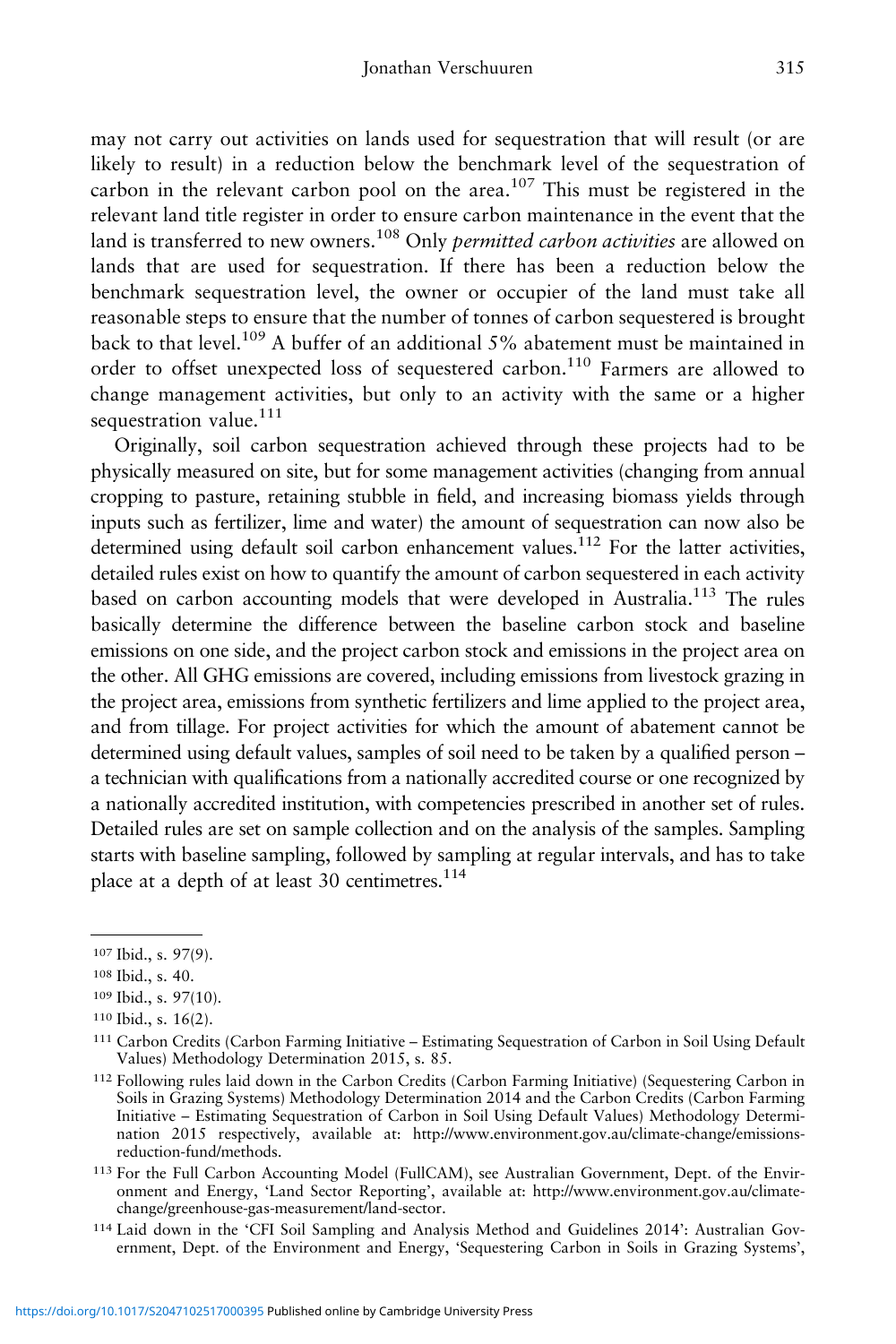#### 4.3. Experiences with Soil Carbon Projects under the Australian Legislation

Empirical research into experiences with the CFI Act in Australia in 2016 demonstrates that soil carbon projects are becoming increasingly popular among farmers.<sup>115</sup> Initially, however, it was mainly a handful of 'first movers' who were active in developing and promoting soil carbon, within the government as well as in the broader farming community. Early projects include, for instance, the 2015 Bindaree Carbon Project.<sup>116</sup> This organic farm uses a more targeted method of rotational grazing, moving cattle to paddocks as soon as the grass stops growing and allowing the cattle to graze in order to restart the growth process, thus accelerating the increase in soil carbon levels.<sup>117</sup> Another example is the Tallawang Carbon Sequestration Project.<sup>118</sup> This project is part of a larger on-farm innovations project that started in 2002, which involved the construction of swales to slow water flow.<sup>119</sup> This increased soil moisture and vegetation growth. Slashing and targeted grazing increase soil organic matter and encourage regeneration of native grasses. Within ten years, these measures led to a 250% increase in stock carrying capacity, a 15 to 23% profit margin on cattle production, constant river outflow regardless of inflow, improved landscape hydrology, and increased native biodiversity.<sup>120</sup>

In 2016, a set of semi-structured interviews was conducted with key stakeholders to document stakeholder experiences with the Australian carbon farming legislation. Respondents included representatives from responsible government bodies, farmers' associations, financial and accounting institutions active in the agricultural sector, consultancies active in the area of carbon farming, as well as a climate change nongovernmental organization  $(NGO)$ <sup>121</sup> Three conclusions were broadly recognized by all stakeholders. These are discussed in turn below.

Firstly, soil carbon projects were singled out for having an astonishing impact on soil quality and on agricultural production. It was noted that other farmers see the positive results achieved by participating farmers and start to become engaged too, partly because of the additional revenue generated through the carbon credits, but more importantly because of the increase in food production and the generation of more revenue from crops. One respondent referred to an example of two brothers

available at: [http://www.environment.gov.au/climate-change/emissions-reduction-fund/methods/](http://www.environment.gov.au/climate-change/emissions-reduction-fund/methods/sequestering-carbon-in-soils) [sequestering-carbon-in-soils](http://www.environment.gov.au/climate-change/emissions-reduction-fund/methods/sequestering-carbon-in-soils).

<sup>115</sup> Verschuuren, n. 2 above, pp. 41–2.

<sup>116</sup> Project ID: ERF101857: see Australian Government, Clean Energy Regulator, 'Emissions Reduction Fund Project Register', available at: [http://www.cleanenergyregulator.gov.au/ERF/project-and-con](http://www.cleanenergyregulator.gov.au/ERF/project-and-contracts-registers/project-register)[tracts-registers/project-register](http://www.cleanenergyregulator.gov.au/ERF/project-and-contracts-registers/project-register) (ERF Project Register).

<sup>117</sup> R. Conaghan, 'Soil Test Breaks Vital Ground', Rural Weekly, 27 Mar. 2015, available at: [http://www.ruralweekly.com.au/news/soil-test-breaks-vital-ground/2585983.](http://www.ruralweekly.com.au/news/soil-test-breaks-vital-ground/2585983)

<sup>118</sup> Project ID: ERF101522: see ERF Project Register, n. 116 above.

<sup>119</sup> Soils for Life, 'Case Study, Innovations for Regenerative Landscape Management Project', Sept. 2012, available at:<http://www.soilsforlife.org.au/cs-tallawang>.

<sup>120</sup> Ibid.

<sup>121</sup> Two to four people in each of the five sectors were interviewed. A broad account and analysis of the findings of the entire project have been published in Verschuuren, n. 2 above. Full dataset has been stored in open access data repository, available at: [https://easy.dans.knaw.nl/ui/datasets/id/easy](https://easy.dans.knaw.nl/ui/datasets/id/easy-dataset:68057)[dataset:68057](https://easy.dans.knaw.nl/ui/datasets/id/easy-dataset:68057).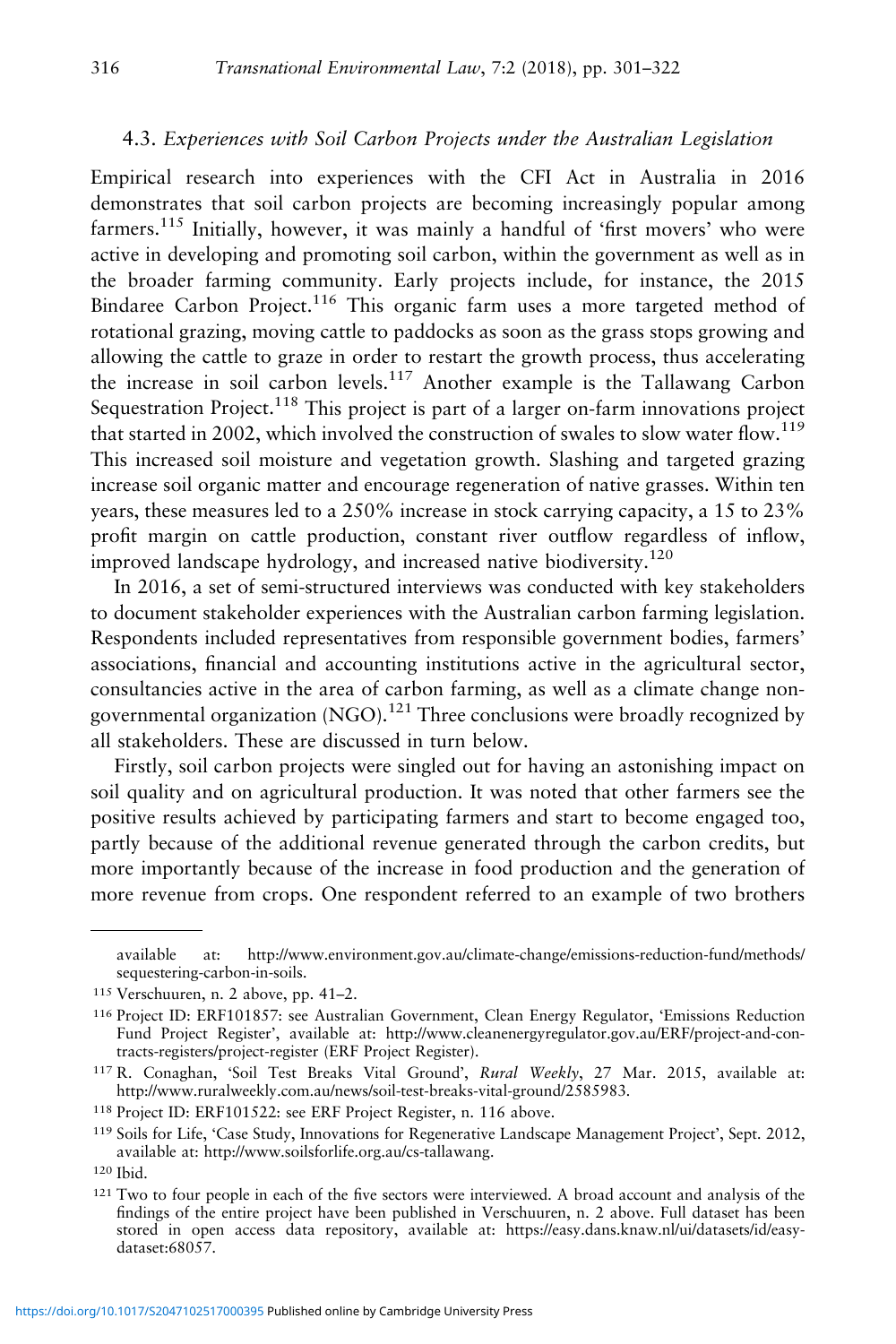who had farmland adjacent to each other. One of them was involved in a soil carbon project; the other was not: 'After a while, you could clearly see the difference, with much more and better growing crops on the land of the first. The other brother had to drive across his brother's land to reach his own land and saw the difference every day'.<sup>122</sup> Although many respondents stressed that conservatism, especially among older farmers, slows down the adoption of soil carbon sequestration practices, they all feel that gradually the farming sector is changing and adopting these new practices. According to all those interviewed, the CFI Act was pivotal in pushing this change.<sup>123</sup>

Secondly, many stakeholders praised the government for having taken the risk of allowing soil carbon projects under the CFI Act, even though there was uncertainty about how to regulate these activities and despite the fact that soil carbon projects were considered to be somewhat risky because, at the time of adopting the methodology, it was not entirely clear how much abatement would be generated, or whether abatement would be generated at all. One carbon agent stated:

You can criticize this for not being perfect. But this was a good choice, because at least things could get started. While monitoring, we are learning. Soil carbon is a very promising methodology for the future, we are really moving ahead fast now, which would not have been possible without the Emissions Reduction Fund. The soil carbon methodology leads to innovation in the sector.<sup>124</sup> In the end, this will be good for the farming sector in a much broader sense than just GHG mitigation. We have developed, tested and improved a methodology that will be important for the rest of the world as well.<sup>125</sup>

Thirdly, soil carbon projects come with high transaction costs. Soil carbon measures need to be implemented for at least three years before the increase of carbon in the soil is measurable and verifiable so that the farmer can claim credits. This requires an upfront investment that small farms cannot easily make. Assessing the impact of soil carbon projects is costly too. Detailed and far-reaching monitoring, reporting and verification requirements are included in the regulatory framework in order to ensure that the emissions cuts are real, additional and verifiable.<sup>126</sup> These requirements are too complex to be carried out by farmers themselves. In order to comply they need the help of consultants ('carbon agents').<sup>127</sup> As a consequence, carbon agents work with their clients throughout the entire project, for up to ten years. Much of the money generated through the carbon credits, therefore, ends up in the hands of the carbon agents rather than in those of the participating farmer. It is thought that around one third of the revenue is spent on carbon agents.<sup>128</sup> Reducing this administrative burden, for example, through using sensory systems, automated tracking devices,

<sup>122</sup> Interview with representative of agricultural investment bank, Sydney, NSW (Australia), 23 May 2016.

<sup>123</sup> Verschuuren, n. 2 above, pp. 31–2.

<sup>124</sup> See also ibid., p. 44.

<sup>125</sup> Interview with carbon agent, Sydney, NSW (Australia), 19 May 2016.

<sup>126</sup> Verschuuren, n. 2 above, p. 19.

<sup>127</sup> Ibid., pp. 35, 39.

<sup>128</sup> Respondents were reluctant to give a precise percentage. When asked whether one third was a rough estimate, most respondents acknowledged that this could very well be the case.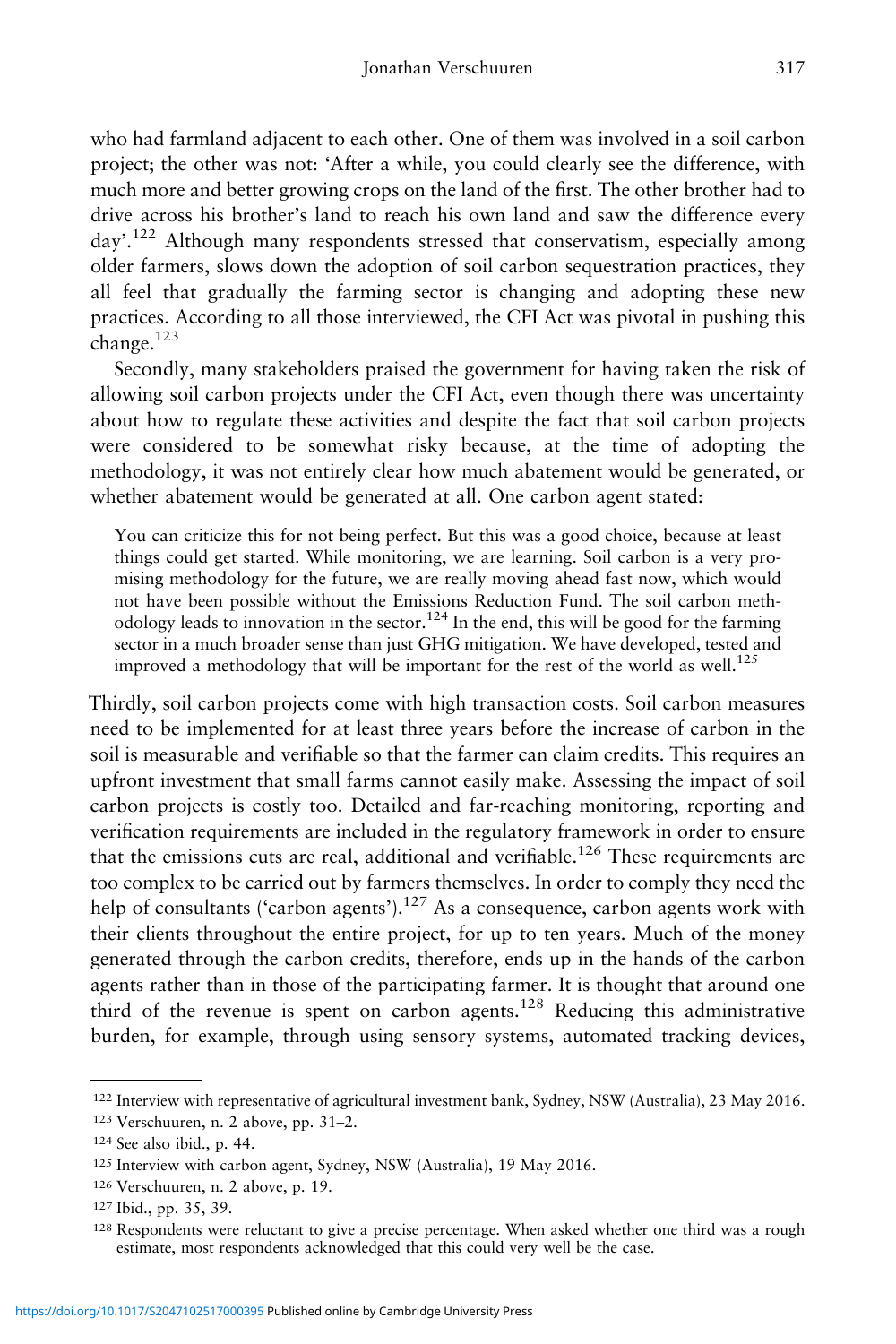drones, and automated reporting, has been identified as an important development that could address this issue.<sup>129</sup>

## 5. towards an improved eu regulatory framework for soil carbon sequestration

#### 5.1. Assessment of Current and Proposed Instruments

EU climate law will start to focus on the sequestration potential in agriculture as of 2021, provided that the proposals for the LULUCF Regulation<sup>130</sup> and the Effort Sharing Regulation<sup>131</sup> are adopted. If so, emissions and removals in the wider land-use sector will need to be balanced, and such a balance can be achieved by enhancing soil carbon sequestration in agricultural cropland and grassland. Member States that achieve a surplus through soil carbon sequestration can use these emissions reductions to cover a small part of the target set by the Effort Sharing Regulation (less than 10% of all emissions by the sectors covered by the current Effort Sharing Directive). Although this is an important first step, it leaves much room for Member States, which, for example, can opt to achieve the balance through a strong focus on forestry rather than on agriculture. The adaptation needs associated with the necessary increase in food production require the European farming sector to drastically convert to climate-smart practices. It is not likely that this proposal will set such a transition in motion.

The CAP, despite its stronger focus on climate change since the 2013 reform, is not expected to stimulate a transition to climate-smart agriculture either.<sup>132</sup> Soil carbon projects can receive funding both under the green direct payments scheme and under the rural development policy. Whether such projects are actually carried out with CAP funding depends entirely on farmers taking the initiative (for green direct payments), or on the Member States (for the rural development policy). Unfortunately, with the exception of Ireland, there are few indications that Member States plan to radically focus their RDPs on climate change.<sup>133</sup> In the review of the first year of the reformed CAP, stakeholders hardly mentioned climate change.<sup>134</sup> It seems, therefore, that a more powerful steering of policies and of farmers is needed.

The CAP also has several inherent constraints as far as soil carbon sequestration and associated adaptation are concerned. Five constraints are particularly relevant, most of which are attributable to the fact that the CAP is not linked to the EU climate

<sup>129</sup> Interview with respondent from agricultural sector organization, Canberra, ACT (Australia), 31 May 2016.

<sup>130</sup> N. 46 above.

<sup>131</sup> N. 48 above.

<sup>132</sup> Grosjean et al., n. 5 above, p. 4; Hart et al., n. 33 above, p. 91.

<sup>133</sup> Ireland's Green Low-Carbon Agri-Environment Scheme (GLAS): see J. Curtin & T. Arnold, A Climate-Smart Pathway for Irish Agricultural Development. Exploring the Leadership Opportunity (Institute of International and European Affairs, 2016).

<sup>134</sup> European Commission, Commission Staff Working Document, 'Review of Greening after One Year', Annex 5: Synopsis Report on Stakeholder Consultation, SWD(2016) 218 final, part 6/6.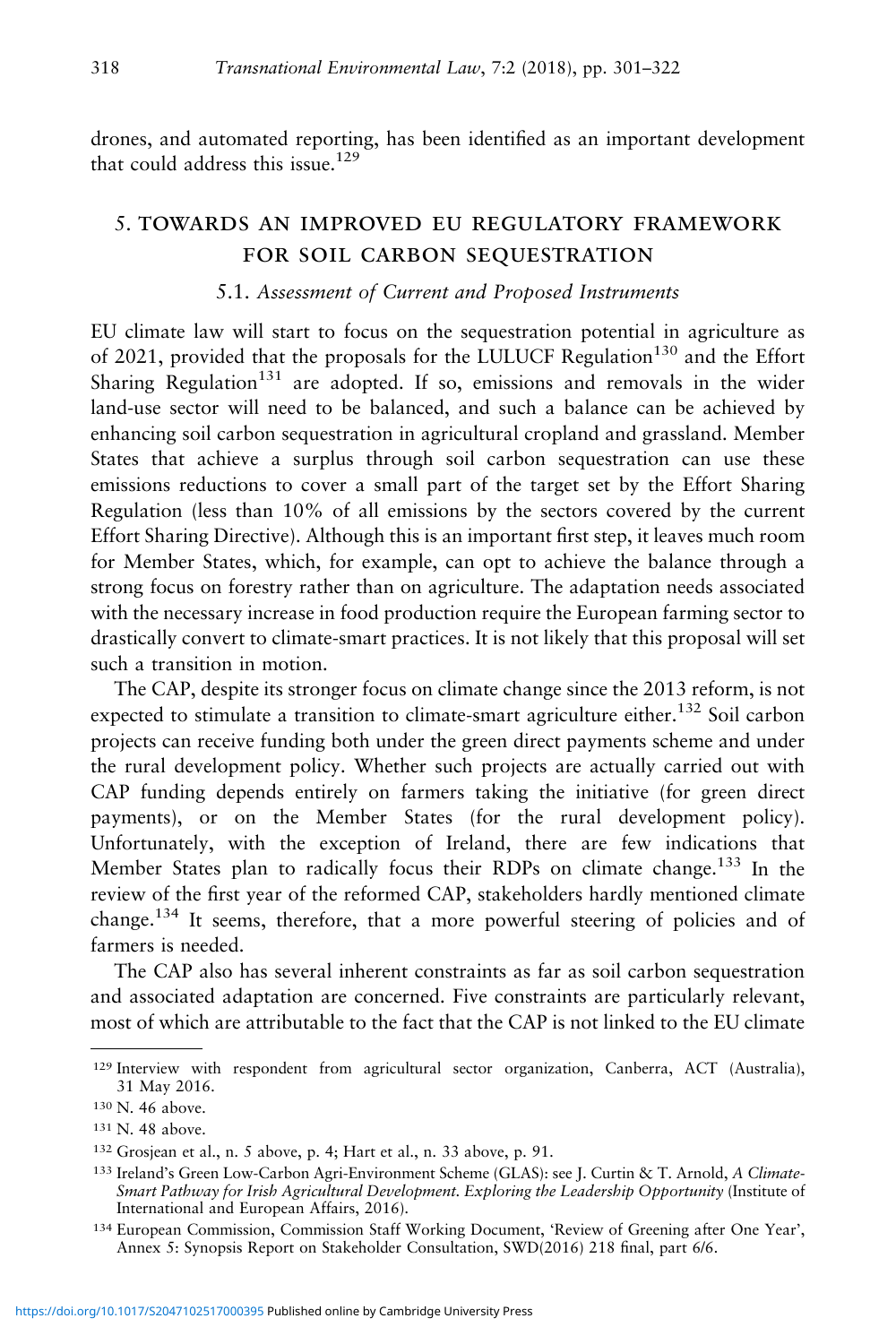mitigation policy but is a separate instrument, with a much wider policy goal than combating climate change.

## Data

The accounting rules do not require farm-level quantification of the amount of carbon sequestered linked to the payment, so it cannot be assessed and verified whether and to what extent an increase in soil carbon levels is real and additional. It would be better to integrate the CAP into the EU's climate policy, which requires rules to ensure a reliable measuring of sequestered carbon, as illustrated by the Australian example. Experiences with accounting rules for biofuels under the EU Renewable Energy Directive will probably be helpful in this regard.<sup>135</sup>

## Payments

Direct payments are based on the amount of hectares committed per year,<sup>136</sup> not on the amount of  $CO<sub>2</sub>$  sequestered. In addition, measures under RDPs can only cover additional costs and income forgone as a result of the commitments made.<sup>137</sup> In both instances, these payments do not encourage farmers to sequester as much carbon as possible.<sup>138</sup>

## Commitment period

Projects financed under the CAP are characterized by a short lifespan. Green direct payments are annual payments based on the previous year's position. Payments for permanent cropping, permanent grassland and permanent pasture are granted only for land qualifying as such for five years,<sup>139</sup> but the commitment remains a one-year commitment.<sup>140</sup> Under the agri-environment-climate measure commitments have to be undertaken for a period of five to seven years.<sup>141</sup> Such short lifespans are almost futile under a climate policy, as combating climate change requires measures that cover decades, if not the entire  $21^{st}$  century. This is why carbon sequestration projects in Australia are required to run for 25 or even 100 years.

## Available funds

The EU has relatively limited funds available for climate measures under the CAP  $(\epsilon 25$  billion in seven years for 28 countries). Furthermore, because of inertia in the sector, the funding amounts actually provided to climate-friendly projects, such as soil carbon enhancement, are much lower than the amounts earmarked.<sup>142</sup> A factor that further complicates assessing the impact of CAP funding on climate change

<sup>135</sup> Directive 2009/28/EC on the Promotion of the Use of Energy from Renewable Sources and Amending and Subsequently Repealing Directives 2001/77/EC and 2003/30/EC, Arts 17–20 [2009] OJ L 140/16.

<sup>136</sup> Regulation (EU) No 1307/2013, n. 66 above, Art. 32(1).

<sup>137</sup> Regulation (EU) No 1305/2013, n. 85 above, Art. 28(6).

<sup>138</sup> Matthews, n. 40 above, p. 5.

<sup>139</sup> Regulation (EU) No. 1307/2013, n. 66 above, Art. 4(1)(g) and (h).

<sup>140</sup> See, e.g., ibid., Art. 43(9).

<sup>141</sup> Regulation (EU) No. 1305/2013, n. 85 above, Art. 28(5).

<sup>142</sup> Matthews, n. 68 above, p. 228.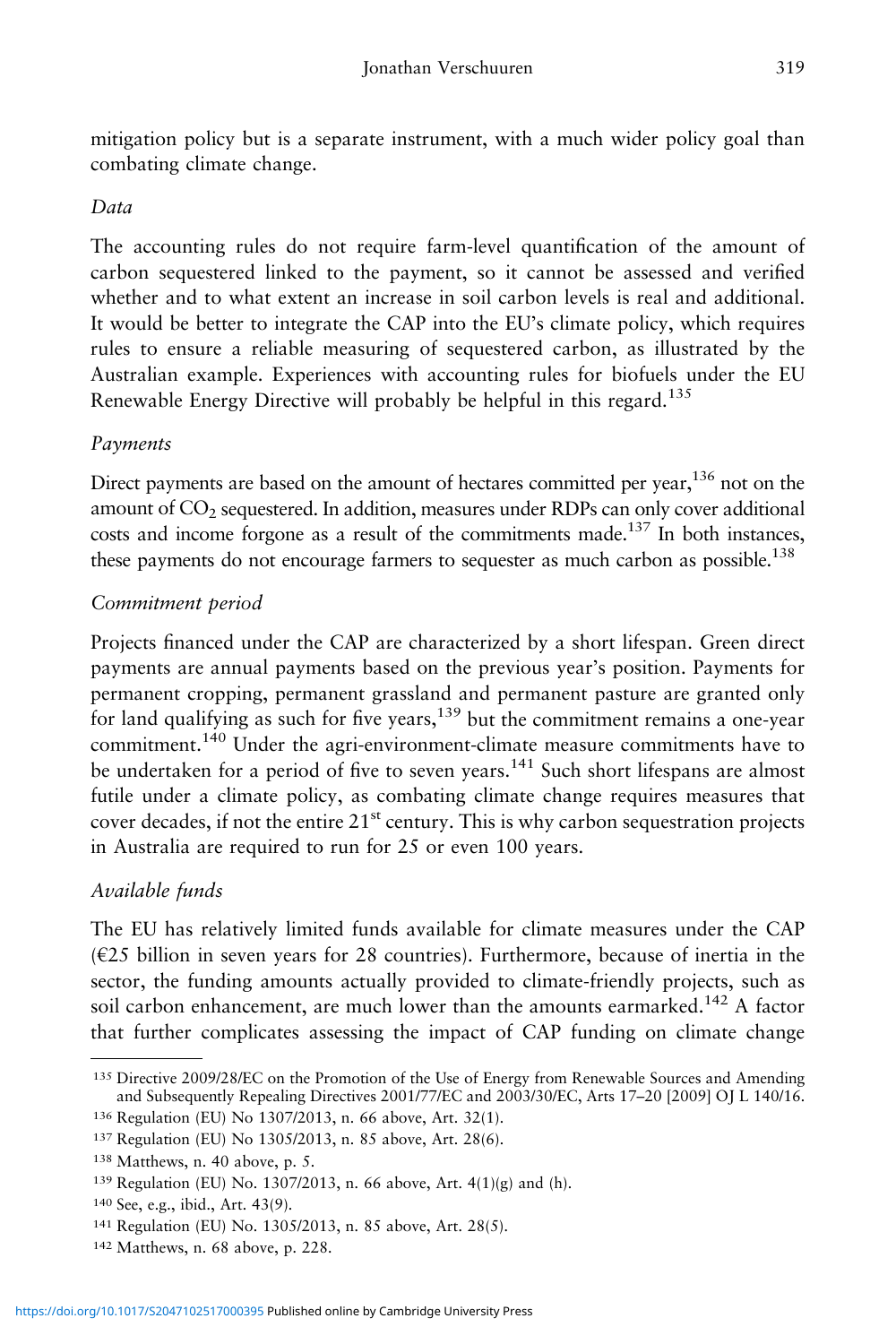mitigation and adaptation in the agricultural sector is that climate measures are hard to single out from the measures that receive direct payments, as has been illustrated in the preceding discussions.

#### Generic character

The CAP relies heavily on command-and-control style provisions and does not display flexibility for farmers on how best to achieve the policy targets.<sup>143</sup> This approach is inconsistent with soil carbon projects, as these need to be tailored at farm level, taking into account local environmental factors as well as the characteristics of the individual farm.

The Australian experiences underline and strengthen the interim conclusions presented in Section 3.4. Both current and proposed EU policies and instruments are inadequate to encourage large-scale soil carbon sequestration on agricultural land or, more generally, the conversion to climate-smart agricultural practices. That is why an alternative approach needs to be developed.

#### 5.2. Alternative Approach

A further stimulus to the adoption of soil carbon projects, which currently is not being discussed but which requires further investigation at European level, is the inclusion of agriculture in the EU ETS. This could be implemented by enabling regulated industries to buy offsets from the agricultural sector, following the examples set in Alberta (Canada), Australia, and elsewhere.<sup>144</sup> These countries demonstrate that it is possible to stimulate soil carbon sequestration (and other climate-smart agriculture practices and technologies) through the ETS, provided an elaborate regulatory regime is put in place to ensure integrity.<sup>145</sup> When in place, sectors covered by the ETS will be allowed to finance sequestration projects on farm land, thus paying farmers for their efforts.

The recent report of the Agricultural Markets Task Force, a European Commission expert group, also proposes to incentivize farmers to farm carbon in addition to crops.<sup>146</sup> The Task Force, however, proposes to redirect funds under the CAP after 2020. It is debatable whether this will be a successful strategy, given the inherent shortcomings mentioned above.<sup>147</sup> Some of the current constraints can perhaps be addressed, such as the short commitment period under the green direct payments, or the provision that payments can only cover additional costs and income

<sup>143</sup> K. Rietig, 'Sustainable Climate Policy Integration in the European Union' (2013) 23(5) Environmental Policy and Governance, pp. 297-310, at 307.

<sup>144</sup> For an overview of all states that allow agricultural offsets under an ETS, see Verschuuren, n. 2 above, p. 9. Agricultural offsets are now also allowed under the newly established Chinese ETS: see D. Sun et al., 'Carbon Markets in China: Development and Challenges' (2016) 52(6) Emerging Markets Finance and Trade, pp. 1361–71.

<sup>145</sup> Verschuuren, n. 2 above, p. 50.

<sup>146</sup> Agricultural Markets Task Force, 'Improving Market Outcomes. Enhancing the Position of Farmers in the Supply Chain', Nov. 2016, p. 49, available at: [https://ec.europa.eu/agriculture/sites/agriculture/](https://ec.europa.eu/agriculture/sites/agriculture/files/agri-markets-task-force/improving-markets-outcomes_en.pdf)files/ [agri-markets-task-force/improving-markets-outcomes\\_en.pdf.](https://ec.europa.eu/agriculture/sites/agriculture/files/agri-markets-task-force/improving-markets-outcomes_en.pdf)

<sup>147</sup> Section 5.1 above.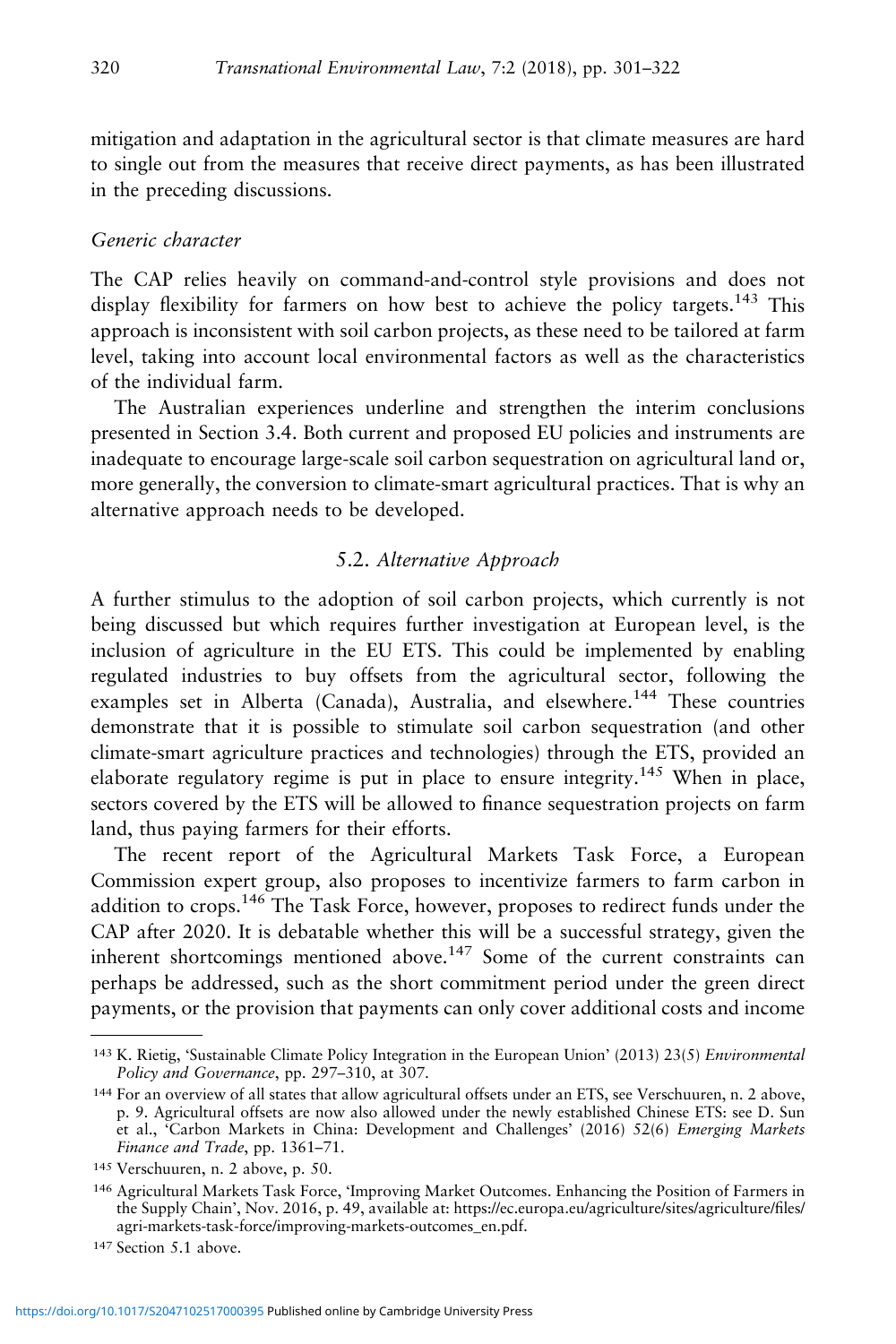forgone under the agri-environment-climate scheme. However, it is highly unlikely that the CAP budget will be large enough to cover an EU-wide adoption of carbon farming practices. An evaluation of the Australian carbon farming legislation indicated that government funds will never suffice to roll out an incentive mechanism across all farms in the country and that private funds need to be used, either through a carbon tax or an ETS.148 The latter seems very suitable for the EU with its well-developed ETS which, hopefully, will pick up speed again after the structural reform takes effect in the fourth trading phase, which runs from 2021 until 2030.<sup>149</sup> A much higher carbon price than the current value of around  $\epsilon$ 5, however, will be necessary to achieve substantial change in farming practices.<sup>150</sup> Regulation aimed at establishing a finance flow from large industrial emitters and the energy sector to the farming sector, with its capacity to sequester large quantities of carbon on farm land, is also more in line with the polluter pays principle, as laid down in Article 191(2) of the Treaty on the Functioning of the EU  $(TFEU).<sup>151</sup>$  Under this principle, it only seems logical that the sectors responsible for the majority of GHG emissions will contribute to the financing of sequestration measures

Introducing the option to use offsets from agricultural projects in the EU ETS is not an easy task. It requires drafting many rules and regulations – such as rules that require farmers to establish a baseline level of soil carbon, and to monitor, report and verify the amount of  $CO<sub>2</sub>$  sequestered in the projects allowed under the ETS offsets regime. Commitment periods have to be set, and these have to span decades rather than years, and must be legally registered on the land, so that future buyers are required to assume the commitment for the remainder of the period. Methodologies must be developed to determine the scope and types of project allowed. Fortunately, the EU can fall back on experiences in Australia, where extensive methodologies on a range of carbon farming methods, such as soil carbon sequestration, have existed for a number of years now and have been positively evaluated.<sup>152</sup>

on farm land, and thus at helping to combat climate change caused by their emissions.

Integrating agricultural offsets in the EU ETS is not the silver bullet that will push the entire sector towards climate-smart agriculture. The barriers to market-based instruments in agriculture, as discussed by Grosjean and others – including high transaction costs for monitoring, reporting and verification, leakage, and distributional impacts on farmers – are evident in Australia and will limit the effectiveness of the instrument.153 Additional instruments, therefore, remain important, first and foremost through further reform of the CAP. Climate-smart practices that are not (fully) covered by the ETS should remain or be brought under the CAP. In general, the CAP needs to focus far more on climate change

<sup>148</sup> Verschuuren, n. 2 above, p. 44.

<sup>149</sup> T. Jevnaker & J. Wettestad, 'Ratcheting Up Carbon Trade: The Politics of Reforming EU Emissions Trading' (2017) 17(2) Global Environmental Politics, pp. 105–24.

<sup>150</sup> M. Castro e Silva & M. Silva, 'Leapfrogging Agriculture as Usual: The Potential Contribution and Sustainability Benefits of Organic Farming to Carbon Sequestration in Portugal' (2015) 4(1) International Journal of Agriculture, Innovations and Research, pp. 205–11, at 208.

<sup>151</sup> Lisbon (Portugal), 13 Dec. 2007, in force 1 Dec. 2009, [2010] OJ C 83/47, available at: [http://eur-lex.](http://eur-lex.europa.eu/LexUriServ/LexUriServ.do?uri=OJ:C:2012:326:FULL:EN:PDF) [europa.eu/LexUriServ/LexUriServ.do?uri](http://eur-lex.europa.eu/LexUriServ/LexUriServ.do?uri=OJ:C:2012:326:FULL:EN:PDF)=OJ:C:2012:326:FULL:EN:PDF.

<sup>152</sup> Verschuuren, n. 2 above, p. 48.

<sup>153</sup> Grosjean et al., n. 5 above, pp. 9–14; Verschuuren, n. 2 above, p. 40.